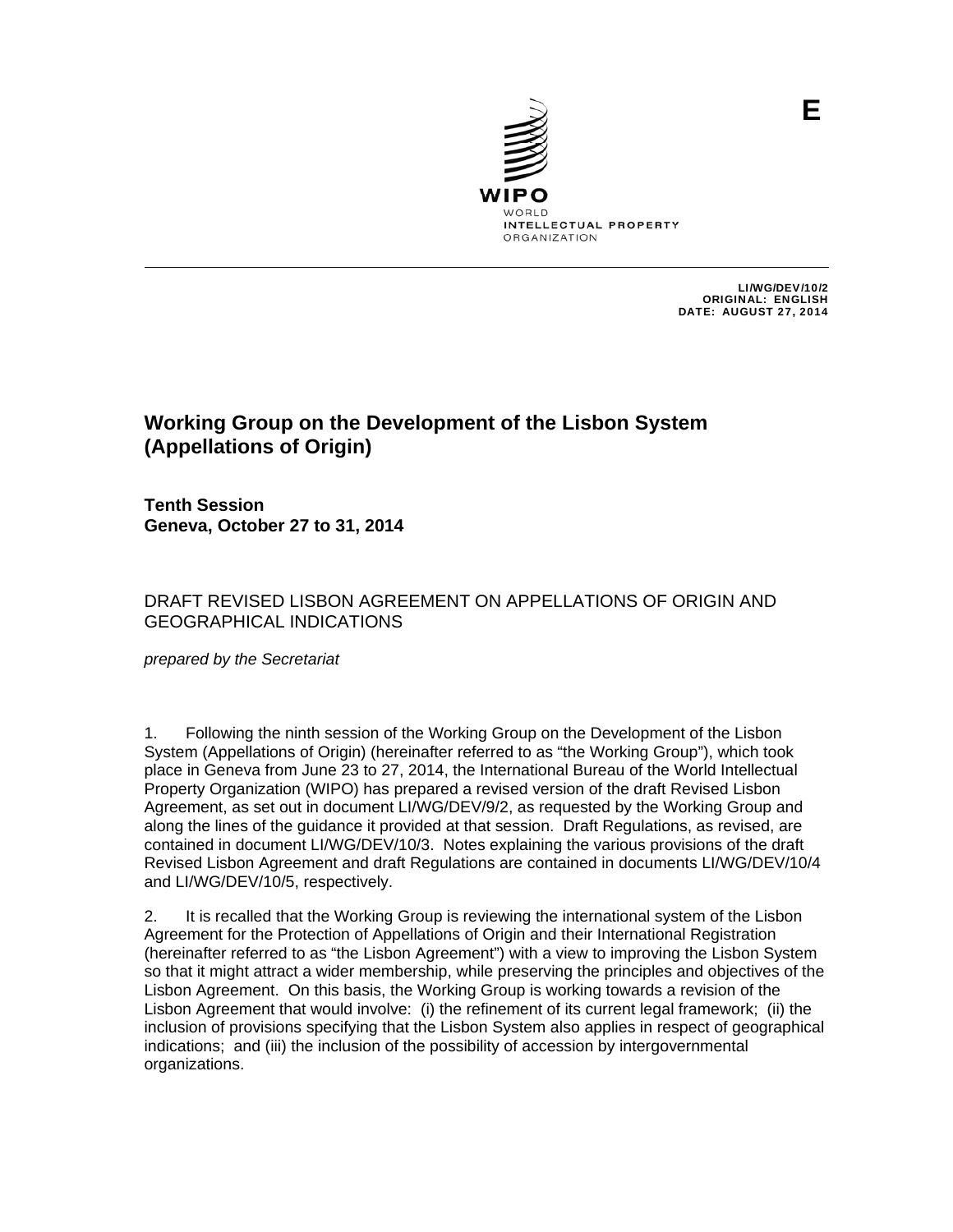3. Following the progress made at the seventh session of the Working Group, the Lisbon Union Assembly approved, at its twenty-ninth (20**th** ordinary) session in September/October 2013, the convening of a Diplomatic Conference for the Adoption of a Revised Lisbon Agreement on Appellations of Origin and Geographical Indications in 2015, with the exact dates and venue to be decided by a preparatory committee meeting (document LI/WG/DEV/7/6, paragraphs 18 and 19).

4. In accordance with the roadmap agreed by the Working Group at its eighth session, the preparatory committee for the Diplomatic Conference will be held in conjunction with the tenth session of the Working Group. As agreed at that session, the Working Group will focus on technically preparing the texts of the draft Revised Lisbon Agreement and the draft Regulations for the Diplomatic Conference and on reducing the number of pending issues, where possible. Resolved issues will not be re-opened and proposals and discussions should be limited to pending issues (document LI/WG/DEV/8/6, paragraphs 17 and 18).

5. As indicated in paragraph 13 of the Summary by the Chair, as adopted by the Working Group at its ninth session (document LI/WG/DEV/9/7), the following pending issues are to be considered by the Working Group at its tenth session, with a view to reducing their number:

(i) the title and the Preamble of the draft Revised Lisbon Agreement;

(ii) implementation aspects of Article 1(xiv);

(iii) the content of Article 2(2) and Article 5(4) concerning trans-border geographical areas of origin;

(iv) the issue of entitlement to file an application under Article 5(2);

(v) Article  $7(2)(b)^1$ , Article 8(3), Article 24(3)(v) and related provisions concerning the possible introduction of maintenance fees;

(vi) the possible re-introduction of the provisions of the current Lisbon Agreement dealing with contributions by members of the Lisbon Union;

(vii) Article  $7(4)^2$  and related provisions concerning the possible introduction of individual fees;

(viii) the question as to whether Article 9(1) should be kept and whether Article 9(2) should be moved to Article 6;

(ix) the issue as to whether Article 10(3)<sup>3</sup>, read in conjunction with Article 15(2)<sup>4</sup>, should refer to any other or to more extensive protection;

 $(x)$  the various options in respect of Article 11(1)(a) and Article 11(3) (see the Annex to the present document);

(xi) the issue of the Draft Agreed Statement contained in footnote  $4<sup>5</sup>$  to Article 11 and provisions relating to the same issue;

(xii) the content of Article 12 concerning protection against acquiring a generic character;

 $\frac{1}{1}$  Due to a renumbering of the paragraphs of Article 7, Article 7(2)(b) has become Article 7(3). 2

Due to a renumbering of the paragraphs of Article 7, Article 7(4) has become Article 7(5) and (6). 3

Due to the deletion of Article 10(1), Article 10(3) has been renumbered to Article 10(2). 4

It is to be noted that Article 19(4) contains a provision similar to that of Article 15(2). 5

Due to the deletion of footnotes 1 to 3, footnote 4 has been renumbered to footnote 1.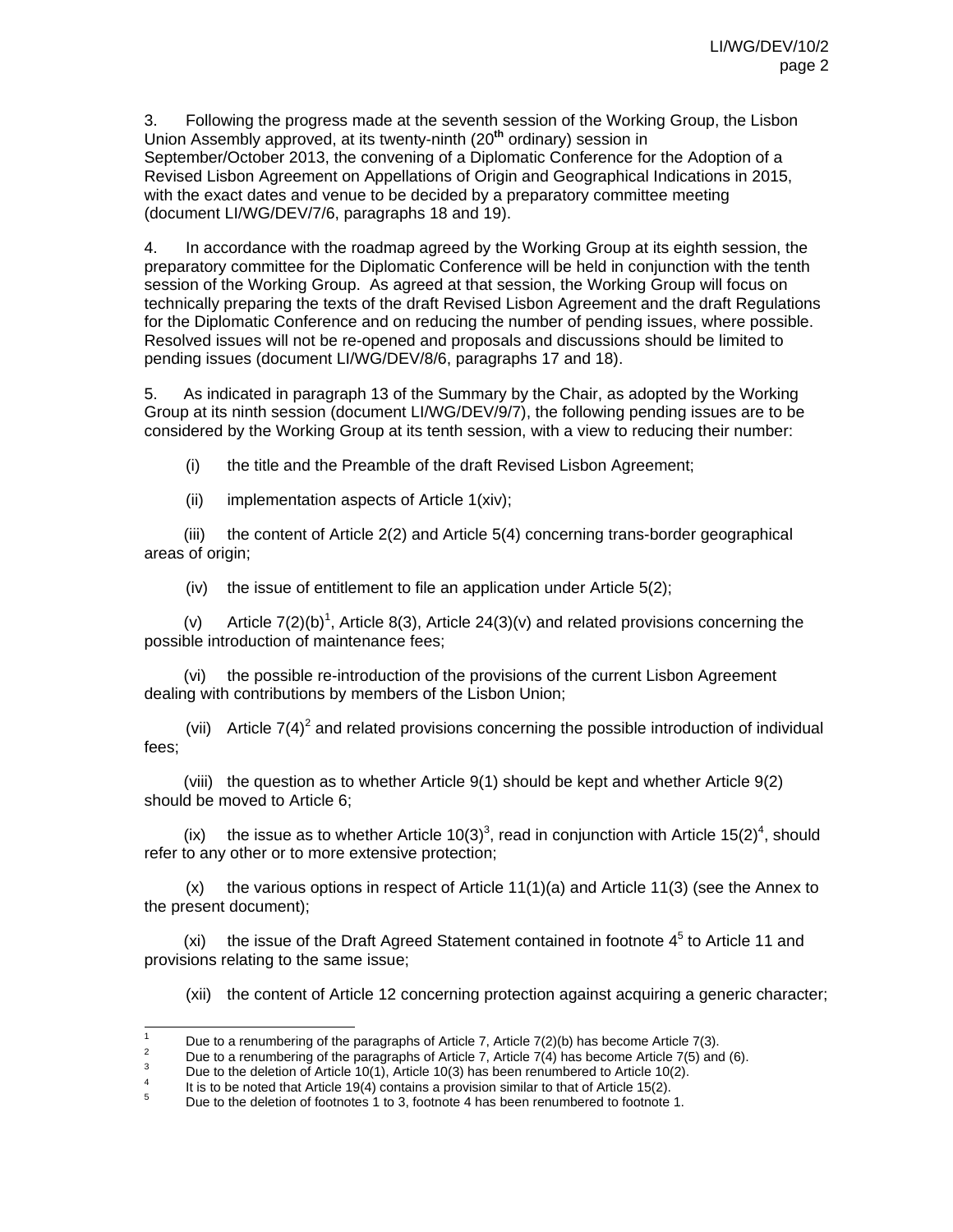(xiii) the content of Article 13(1) concerning safeguards in respect of prior trademark rights;

(xiv) the issues as to whether Article 13(2) to (4) should be kept and whether consequential amendments should be made to Article 17(2) and to footnote  $7^6$  relating to that provision;

(xv) the content of Article 16(2) concerning negotiations following a refusal;

(xvi) the content of Article 17 concerning the necessity of a phasing out period;

(xvii) the issue as to whether Article  $19(2)^7$  should establish an exhaustive or a nonexhaustive list of grounds for invalidation;

(xviii) the issue as to whether Rule 5(3) should be optional or mandatory;

(xix) the issue of the inclusion of Rule 5(4) permitting a Contracting Party to require a declaration of intention to use in respect of a registered appellation of origin or a registered geographical indication;

(xx) the issue of promoting transparency under Rule  $5(5)(iii)^8$ ; and

(xxi) the amount of fees in Rule 8(1).

6. As the current Lisbon Agreement will continue to apply as long as not all its member States have become party to the Revised Lisbon Agreement that may be adopted at the Diplomatic Conference, the Working Group might also consider that the Assembly of the Lisbon Union might amend the Regulations under the current Lisbon Agreement, so as to align the provisions applying under the current Lisbon Agreement as much as possible with those of the Revised Lisbon Agreement, once adopted. Such amendments would, moreover, allow for early implementation of such provisions.

> *7. The Working Group is invited to:*

> > *(i) consider the issues referred to in paragraph 5, above;*

*(ii) agree that the texts of the draft Revised Lisbon Agreement and the draft Regulations resulting from its consideration under (i) should constitute the basic proposal for the Diplomatic Conference for the Adoption of a Revised Lisbon Agreement on Appellations of Origin and Geographical Indications;* 

<sup>—&</sup>lt;br>6 Due to the deletion of footnotes 1 to 3, footnote 7 has been renumbered to footnote 4.

<sup>7</sup> Due to modifications in Article 19, Article 19(2) has been renumbered to Article 19(1).

<sup>8</sup> Due to the deletion of Rule 5(5)(ii), Rule 5(5)(iii) has been renumbered to Rule 5(5)(ii).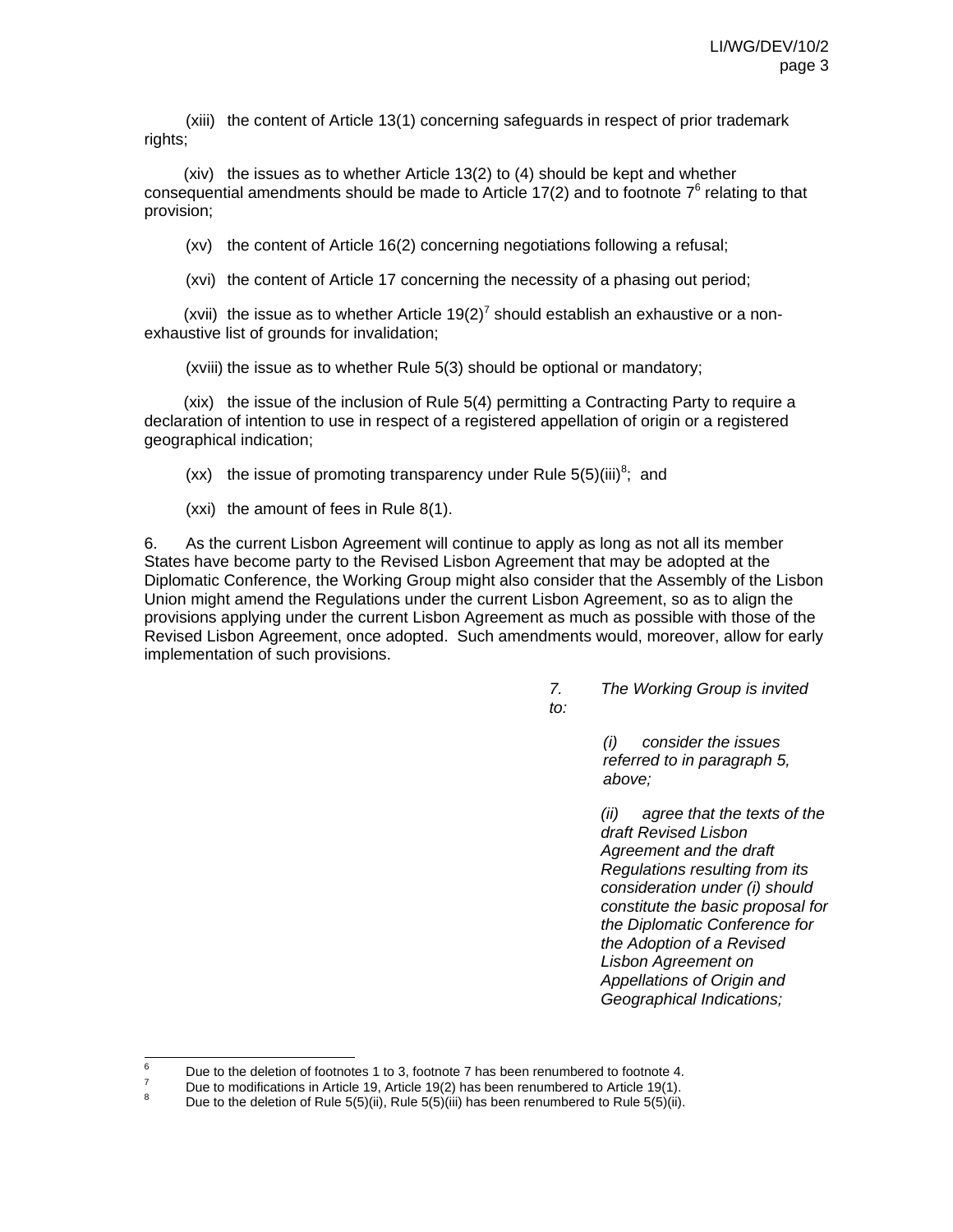LI/WG/DEV/10/2 page 4

*(iii) recommend that the Assembly of the Lisbon Union take the necessary measures to amend the Regulations under the current Lisbon Agreement, as indicated in paragraph 6, above.* 

[Annex follows]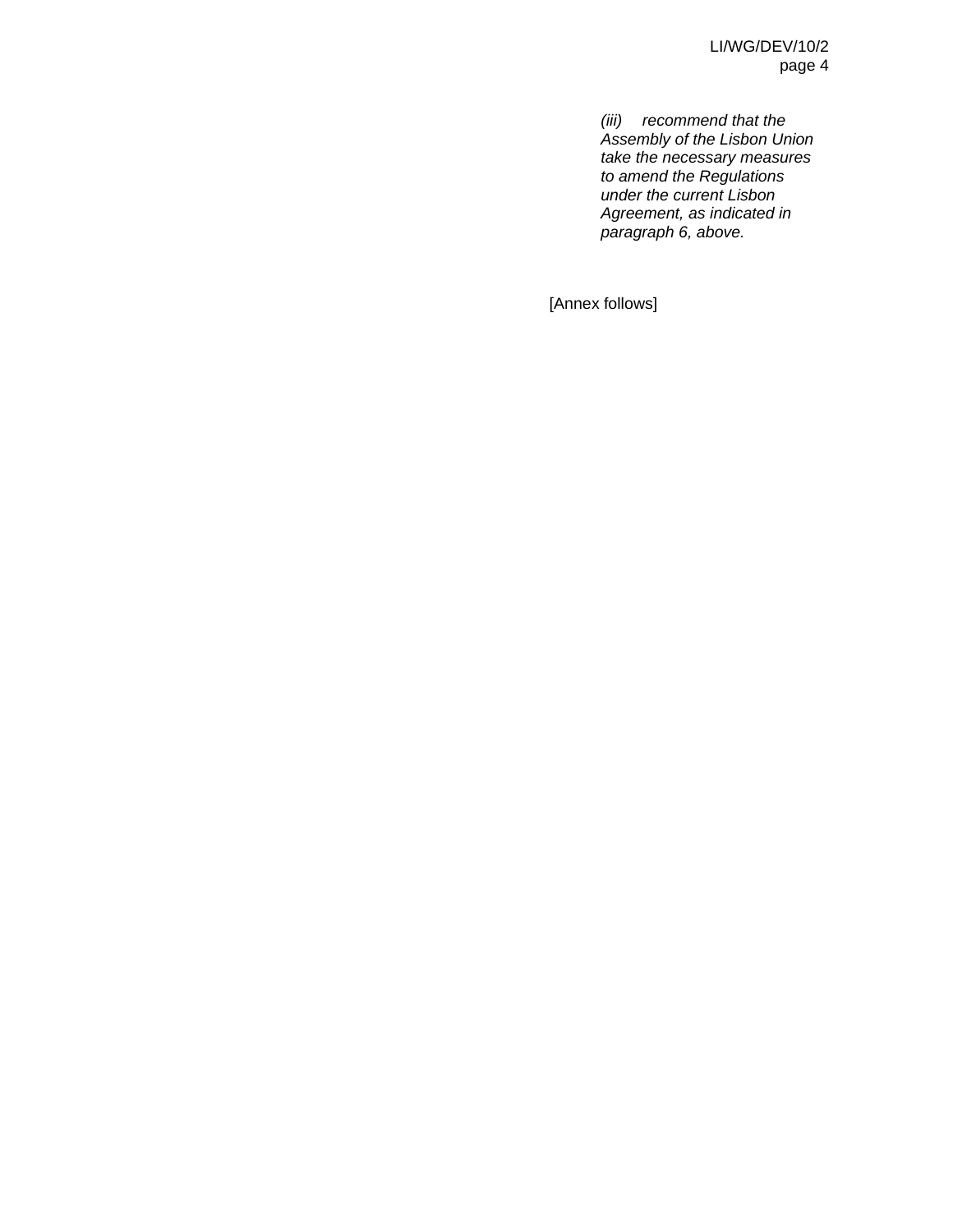#### **DRAFT [REVISED LISBON AGREEMENT ON APPELLATIONS OF ORIGIN AND GEOGRAPHICAL INDICATIONS]**

#### LIST OF ARTICLES

[*Preamble*]

*Chapter I: Introductory and General Provisions* 

- Article 1: Abbreviated Expressions
- Article 2: Subject-Matter
- Article 3: Competent Authority
- Article 4: International Register

#### *Chapter II: Application and International Registration*

- Article 5: Application
- Article 6: International Registration
- Article 7: Fees
- Article 8: Period of Validity of International Registrations

#### *Chapter III: Protection*

- Article 9: Commitment to Protect
- Article 10: Protection Under Laws of Contracting Parties and Other Instruments
- Article 11: Protection in Respect of Registered Appellations of Origin and Geographical Indications
- Article 12: Protection Against [Acquiring a Generic Character] [Becoming Generic]
- Article 13: Safeguards in Respect of Other Rights
- Article 14: Enforcement Procedures and Remedies

*Chapter IV: Refusal and Other Actions in Respect of International Registration* 

- Article 15: Refusal
- Article 16: Withdrawal of Refusal
- Article 17: Prior Use
- Article 18: Notification of Grant of Protection
- Article 19: Invalidation
- Article 20: Modifications and Other Entries in the International Register

#### *Chapter V: Administrative Provisions*

- Article 21: Membership of the Lisbon Union
- Article 22: Assembly
- Article 23: International Bureau
- Article 24: Finances
- Article 25: Regulations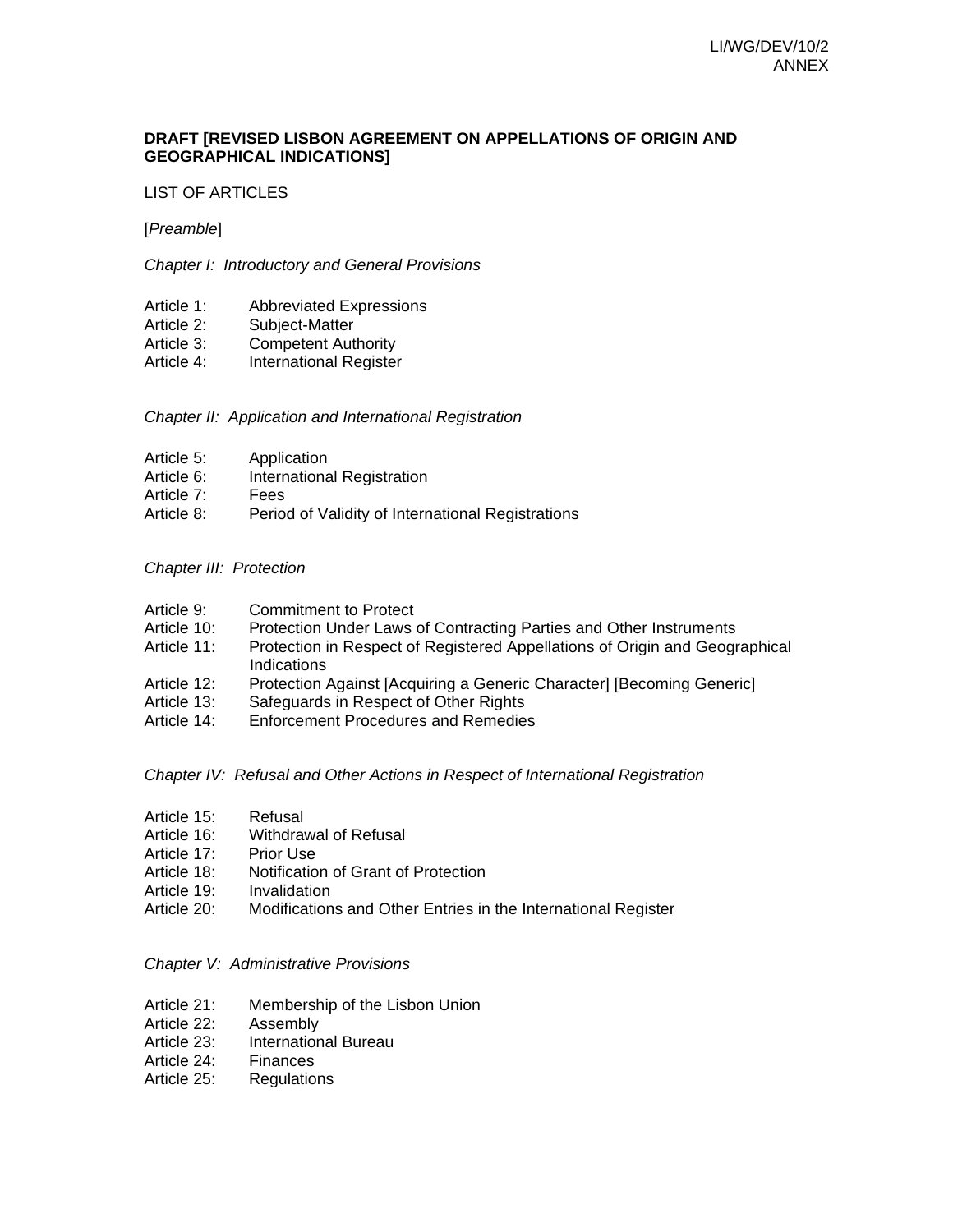# *Chapter VI: Revision and Amendment*

- Article 26: Revision
- Article 27: Amendment of Certain Articles by the Assembly

#### *Chapter VII: Final Provisions*

- Article 28: Becoming Party to This Act
- Article 29: Effective Date of Ratifications and Accessions
- Article 30: Prohibition of Reservations
- Article 31: Application of the Lisbon Agreement and the 1967 Act<br>Article 32: Denunciation
- Article 32: Denunciation<br>Article 33: Languages of
- Article 33: Languages of This Act; Signature<br>Article 34: Depositary
- **Depositary**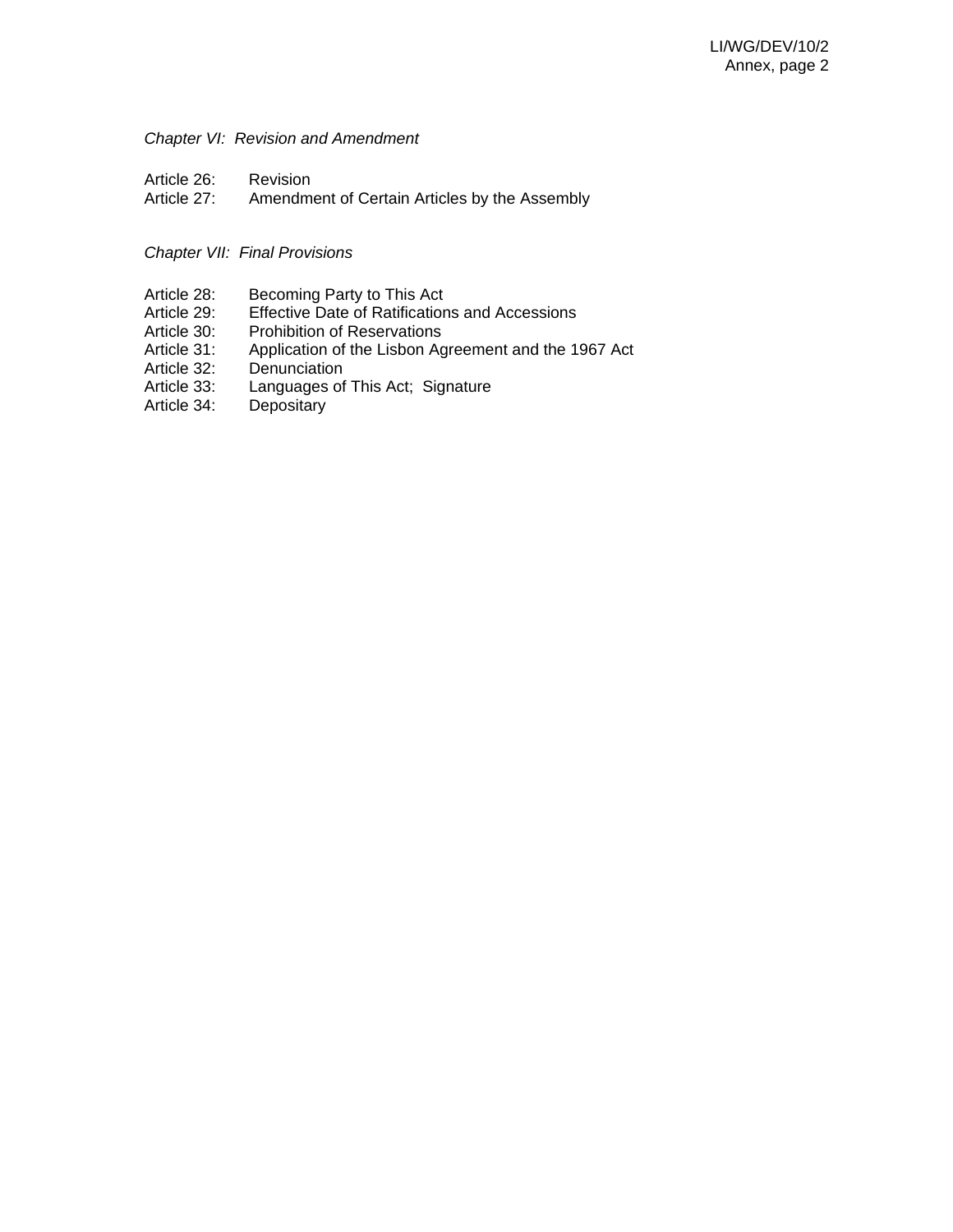# [**Preamble**

The [Contracting Parties],

Recognizing the need to refine and modernize the legal framework of the system established under the Lisbon Agreement while preserving and building on its principles and objectives,

Desiring to introduce provisions for the possible accession by intergovernmental organizations,

Have agreed to revise the Lisbon Agreement as follows:]

# **Chapter I Introductory and General Provisions**

# **Article 1**

Abbreviated Expressions

For the purposes of this Act, unless expressly stated otherwise:

(i) "Lisbon Agreement" means the Lisbon Agreement for the Protection of Appellations of Origin and their International Registration of October 31, 1958;

(ii) "1967 Act" means the Lisbon Agreement as revised at Stockholm on July 14, 1967, and amended on September 28, 1979;

(iii) "this Act" means the Revised Lisbon Agreement as established by the present Act;

(iv) "Regulations" means the Regulations as referred to in Article 25;

(v) "Paris Convention" means the Paris Convention for the Protection of Industrial Property of March 20, 1883, as revised and amended;

(vi) "appellation of origin" means a denomination as referred to in Article  $2(1)(i)$ ;

(vii) "geographical indication" means an indication as referred to in Article  $2(1)(ii)$ ;

(viii) "International Register" means the International Register maintained by the International Bureau in accordance with Article 4 as the official collection of data concerning international registrations of appellations of origin and geographical indications, regardless of the medium in which such data are maintained;

(ix) "international registration" means an international registration recorded in the International Register;

(x) "application" means an application for international registration;

(xi) "registered" means entered in the International Register in accordance with this Act;

(xii) "geographical area of origin" means a geographical area as referred to in Article 2(2);

(xiii) "trans-border geographical area" means a geographical area situated in, or covering, adjacent Contracting Parties;

(xiv) "Contracting Party" means any State or intergovernmental organization party to this Act;

(xv) "Contracting Party of Origin" means the Contracting Party where the geographical area of origin is situated or the Contracting Parties where the trans-border geographical area of origin is situated;

(xvi) "Competent Authority" means an entity designated in accordance with Article 3;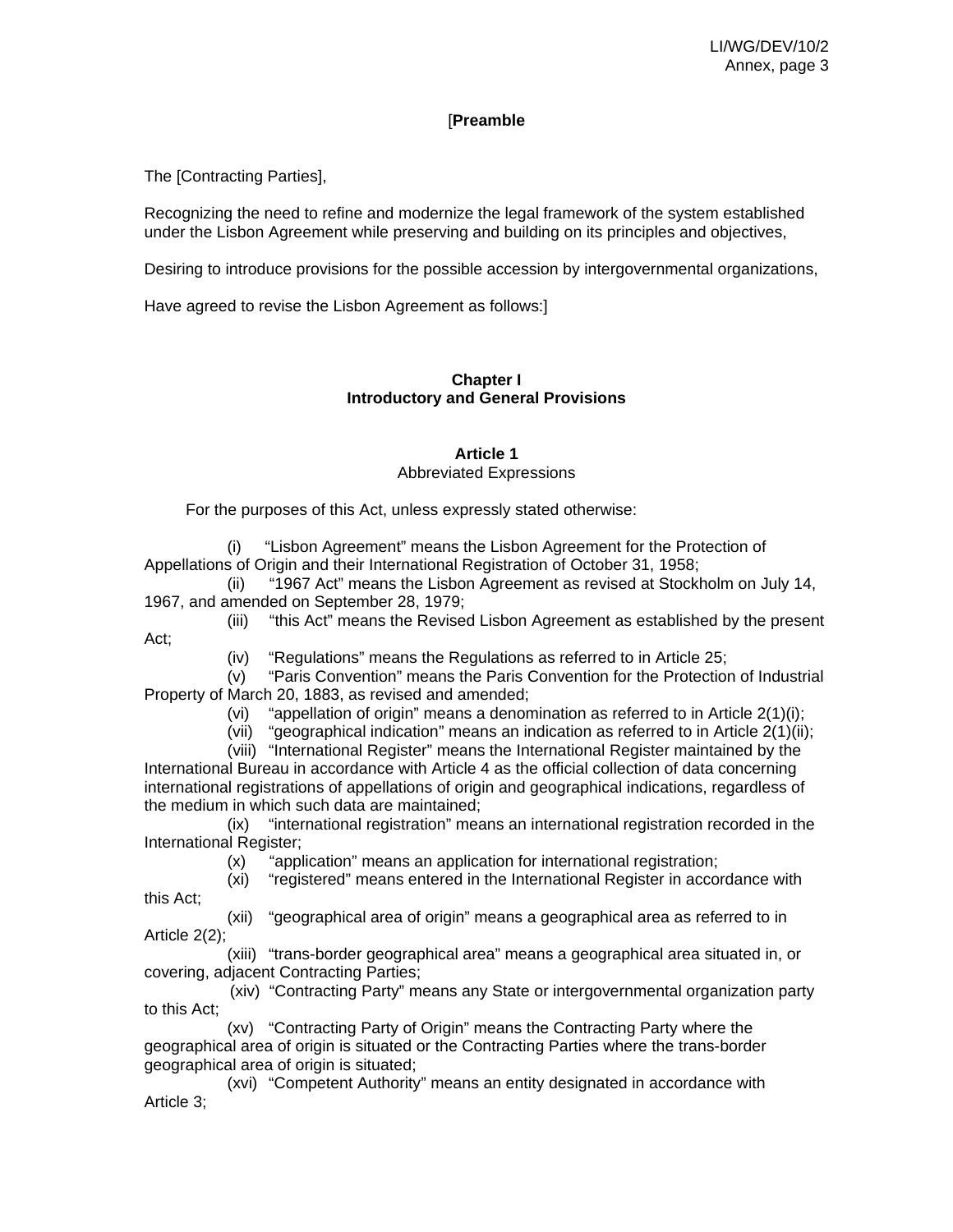(xvii) "beneficiaries" means the natural or legal persons entitled under the law of the Contracting Party of Origin to use an appellation of origin or a geographical indication;

(xviii) "intergovernmental organization" means an intergovernmental organization eligible to become party to this Act in accordance with Article 28(1)(iii);

- (xix) "Organization" means the World Intellectual Property Organization;
	- (xx) "Director General" means the Director General of the Organization;
	- (xxi) "International Bureau" means the International Bureau of the Organization.

# **Article 2**

#### Subject-Matter

(1) *[Appellations of Origin and Geographical Indications]* This Act applies in respect of: (i) any denomination protected in the Contracting Party of Origin consisting of or containing the name of a geographical area, or another denomination known as referring to such area, which serves to designate a good as originating in that geographical area, where the quality or characteristics of the good are due exclusively or essentially to the geographical environment, including natural and human factors, and which has given the good its reputation; as well as

 (ii) any indication protected in the Contracting Party of Origin consisting of or containing the name of a geographical area, or another indication known as referring to such area, which identifies a good as originating in that geographical area, where a given quality, reputation or other characteristic of the good is essentially attributable to its geographical origin.

(2) *[Possible Geographical Areas of Origin]* A geographical area of origin as described in paragraph (1) may consist of the entire territory of the Contracting Party of Origin or a region, locality or place in the Contracting Party of Origin. [This does not exclude the application of this Act in respect of a geographical area of origin, as described in paragraph (1), consisting of a trans-border geographical area, subject to Article 5(4).]

# **Article 3**

#### Competent Authority

 Each Contracting Party shall designate an entity which shall be responsible for the administration of this Act in its territory and for communications with the International Bureau under this Act and the Regulations. The Contracting Party shall notify the name and contact details of such Competent Authority to the International Bureau, as specified in the Regulations.

#### **Article 4**

#### International Register

 The International Bureau shall maintain an International Register recording international registrations effected under this Act, under the Lisbon Agreement and the 1967 Act, or under both, and data relating to such international registrations.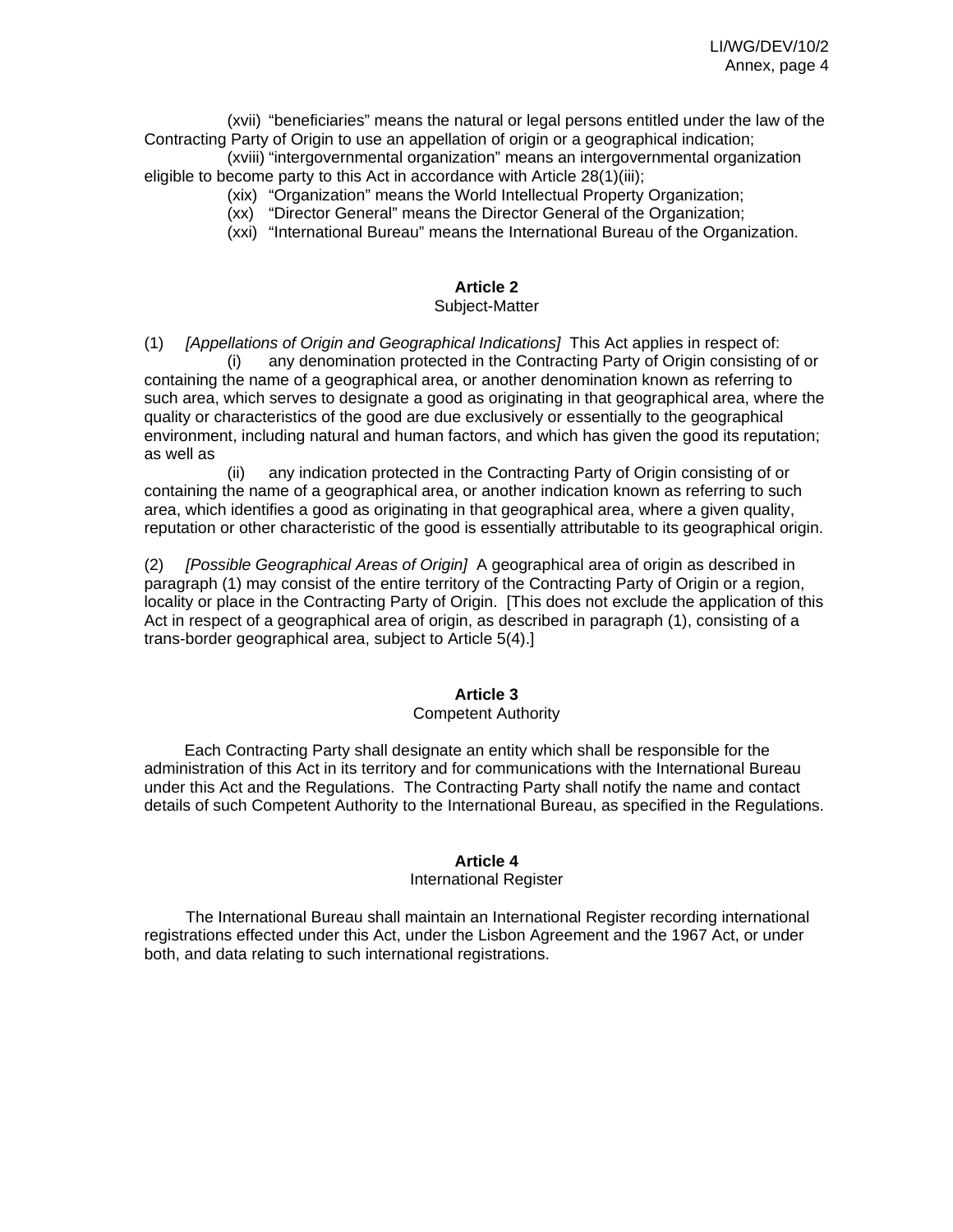#### **Chapter II Application and International Registration**

# **Article 5**

#### Application

(1) *[Place of Filing]* Applications shall be filed with the International Bureau.

(2) *[Application Filed by Competent Authority]* Subject to paragraph (3), the application for the international registration of an appellation of origin or a geographical indication shall be filed by the Competent Authority in the name of:

(i) the beneficiaries; or

 (ii) a legal entity which has legal standing to assert the rights of the beneficiaries or other rights in the appellation of origin or the geographical indication, such as, for instance, a federation or association representing the beneficiaries, or a group of producers representing them, whatever its composition and regardless of the legal form in which it presents itself.

(3) *[Application Filed Directly by the Beneficiaries or a Legal Entity]* (a) If the legislation of the Contracting Party of Origin so permits, the application may be filed by the beneficiaries or by the legal entity referred to in paragraph (2)(ii).

(b) Subparagraph (a) applies subject to a declaration from the Contracting Party that its legislation so permits. Such declaration may be made by the Contracting Party at the time of deposit of its instrument of ratification or accession or at any later time. Where the declaration is made at the time of the deposit of its instrument of ratification or accession, it shall take effect upon the entry into force of this Act with respect to that Contracting Party. Where the declaration is made after the entry into force of this Act with respect to the Contracting Party, it shall take effect three months after the date on which the Director General has received the declaration.

[(4) *[Possible Joint Application in the Case of a Trans-border Geographical Area ]* (a) In case of a geographical area of origin consisting of a trans-border geographical area, the adjacent Contracting Parties may agree to act as a single Contracting Party of Origin by filing an application jointly, through a commonly designated Competent Authority.

 (b) Such an application may also be filed by the beneficiaries, or a legal entity as referred to in paragraph (2)(ii), on the understanding that the adjacent Contracting Parties have all made the declaration referred to in paragraph (3)(b).]

(5) *[Mandatory Contents]* The Regulations shall specify the mandatory particulars that must be included in the application, in addition to those specified in Article 6(3).

(6) *[Optional Contents]* The Regulations may specify the optional particulars that may be included in the application.

# **Article 6**

International Registration

(1) *[Formal Examination by the International Bureau]* Upon receipt of an application for the international registration of an appellation of origin or a geographical indication in due form, as specified in the Regulations, the International Bureau shall register the appellation of origin, or the geographical indication, in the International Register.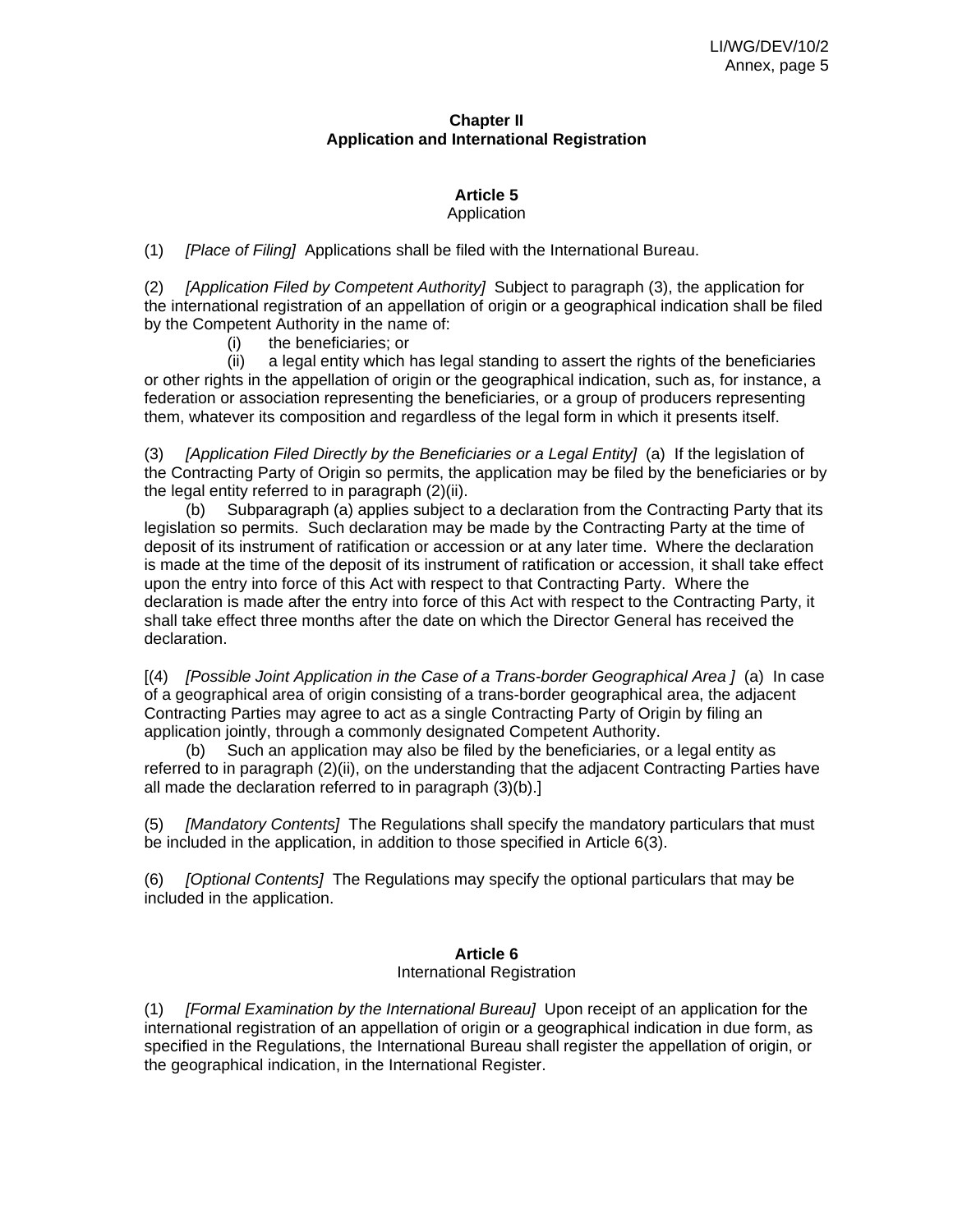(2) *[Date of International Registration]* Subject to paragraph (3), the date of the international registration shall be the date on which the application was received by the International Bureau.

(3) *[Date of International Registration Where Particulars Missing]* Where the application does not contain all the following particulars:

(i) the identification of the Competent Authority or, in the case of Article 5(3), the applicant or applicants,

(ii) the details identifying the beneficiaries and, where applicable, the legal entity referred to in Article 5(2)(ii),

(iii) the appellation of origin, or the geographical indication, for which international registration is sought,

(iv) the good or goods to which the appellation of origin, or the geographical indication, applies,

the date of the international registration shall be the date on which the last of the missing particulars is received by the International Bureau.

(4) *[Publication and Notification of International Registrations]* The International Bureau shall, without delay, publish each international registration and notify the Competent Authority of each Contracting Party of the international registration.

#### **Article 7** Fees

(1) *[International Registration Fee]* International registration of each appellation of origin, and each geographical indication, shall be subject to payment of the fee specified in the Regulations.

(2) *[Fees for Other Entries in the International Register]* The Regulations shall specify the fees to be paid in respect of other entries in the International Register and for the supply of extracts, attestations, or other information concerning the contents of the international registration.

[(3) *[Possible Maintenance Fee]* The Assembly may establish a fee to be paid for the maintenance of each international registration, if and to the extent to which receipts from the sources indicated in Article 24(3)(i) to (iv) do not suffice to cover the expenses of the Special Union.]

(4) *[Fee Reductions]* Reduced fees shall be established by the Assembly in respect of certain international registrations of appellations of origin, and in respect of certain international registrations of geographical indications, in particular those in respect of which the Contracting Party of Origin is a developing country or a least-developed country.

[(5) *[Individual Fee]*

# OPTION A

Any Contracting Party may, in a declaration, notify the Director General that the protection resulting from international registration shall extend to it only if a fee is paid to cover its cost of substantive examination of the international registration. The amount of such individual fee shall be indicated in the declaration and can be changed in further declarations. The said amount may not be higher than the equivalent of the amount required under the national or regional legislation of the Contracting Party diminished by the savings resulting from the international procedure. Additionally, the Contracting Party may, in a declaration, notify the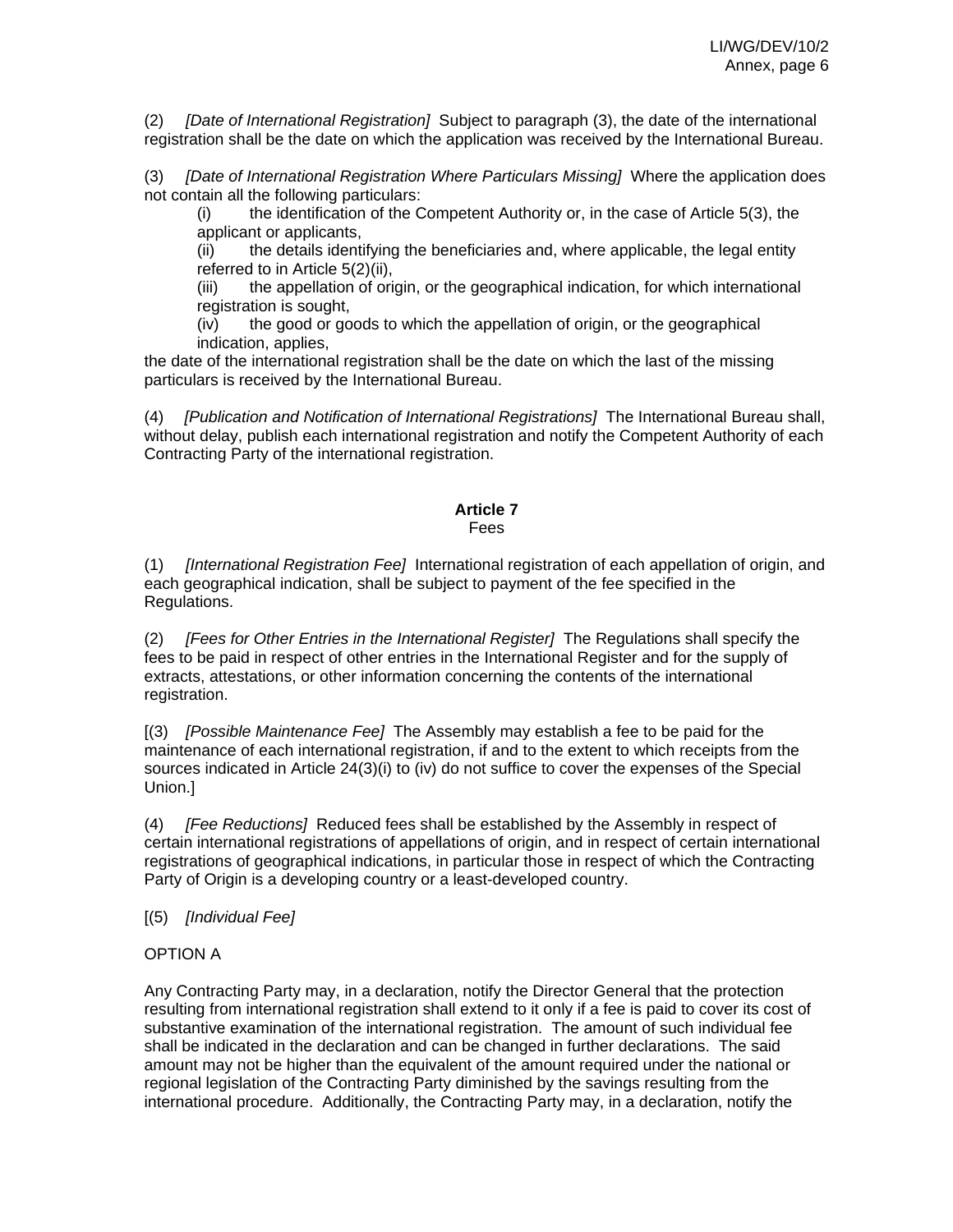Director General that protection resulting from the international registration shall be subject to maintenance or renewal requirements and fee payments.

# OPTION B

The Assembly may establish the possibility for Contracting Parties to adopt individual fees in order to cover the costs of substantive examination of international registrations.

(6) *[Effect of Non-Payment of an Individual Fee]* Non-payment of such individual fee shall have the effect that protection is renounced in respect of the Contracting Party requiring the fee.]

#### **Article 8**

#### Period of Validity of International Registrations

(1) *[Dependency]* International registrations shall be valid indefinitely, on the understanding that the protection of a registered appellation of origin or geographical indication shall no longer be required if the denomination constituting the appellation of origin, or the indication constituting the geographical indication, is no longer protected in the Contracting Party of Origin.

(2) *[Cancellation]* (a) The Competent Authority of the Contracting Party of Origin, or, in the case of Article 5(3), the beneficiaries or the legal entity referred to in Article 5(2)(ii) or the Competent Authority of the Contracting Party of Origin, may at any time request the International Bureau to cancel the international registration concerned.

(b) In case the denomination constituting a registered appellation of origin, or the indication constituting a registered geographical indication, is no longer protected in the Contracting Party of Origin, the Competent Authority of the Contracting Party of Origin shall request cancellation of the international registration.

[(3) *[Possible Maintenance Fee]* Notwithstanding paragraph (1), an international registration shall be cancelled if the fee referred to in Article 7(3) is not paid.]

#### **Chapter III Protection**

#### [**Article 9**

#### Commitment to Protect

(1) *[Effect as Grant of Protection Under Applicable Law]* Each Contracting Party shall protect registered appellations of origin and geographical indications on its territory, within its own legal system and practice but in accordance with the terms of this Act, subject to any refusal, renunciation, invalidation or cancellation that may become effective with respect to its territory, and on the understanding that Contracting Parties that do not distinguish in their national or regional legislation as between appellations of origin and geographical indications shall not be required to introduce such a distinction into their national or regional legislation, provided that that legislation treats registered appellations of origin as registered geographical indications.

(2) *[Date of Effect of International Registration]* (a) A registered appellation of origin or geographical indication shall, in each Contracting Party that has not refused protection in accordance with Article 15, or that has sent to the International Bureau a notification of grant of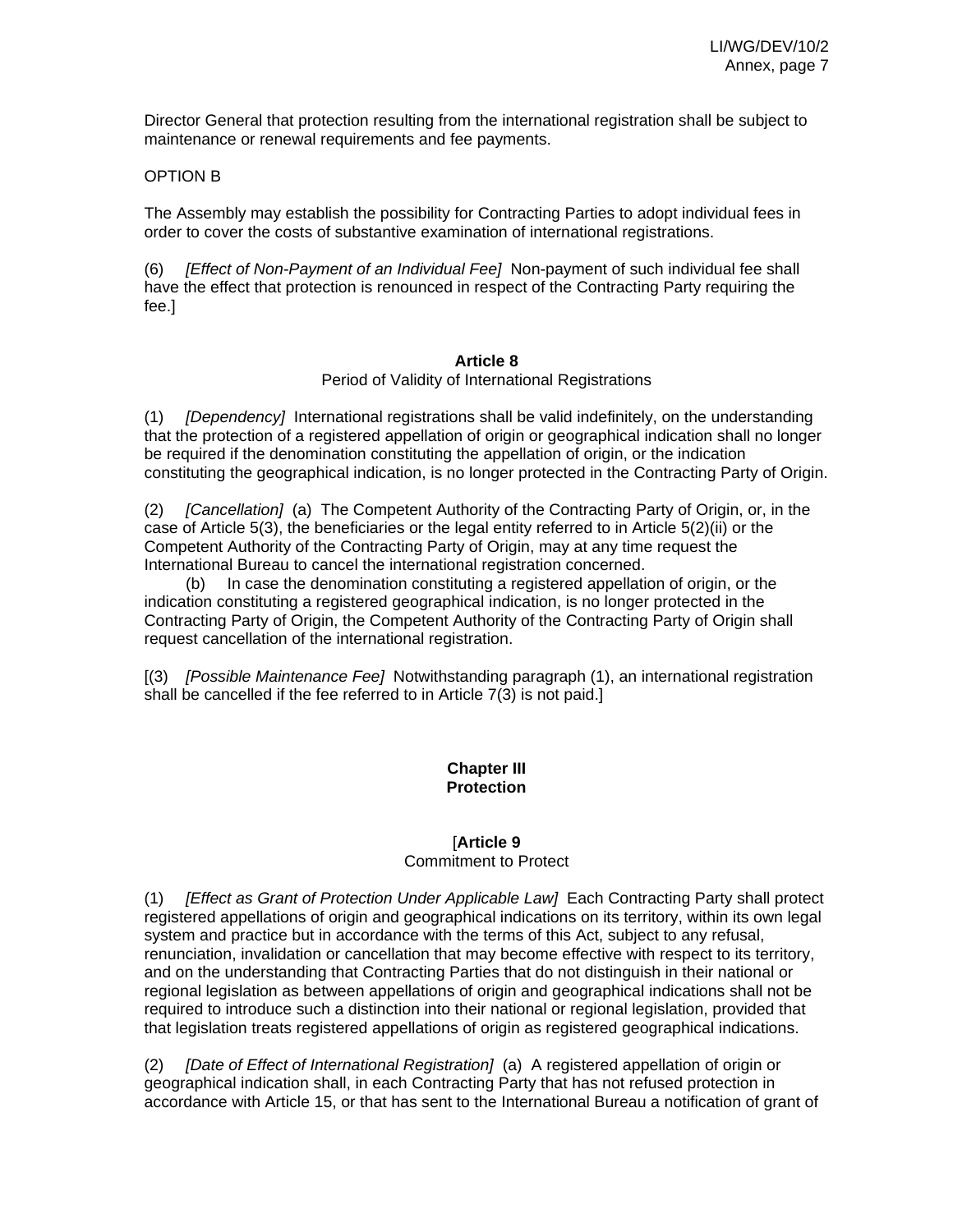protection in accordance with Article 18, be protected from the date of the international registration or, where a Contracting Party has made a declaration in accordance with subparagraph (b), from the date mentioned in that declaration.

(b) A Contracting Party may, in a declaration, notify the Director General that, in accordance with its national or regional legislation, a registered appellation of origin or geographical indication is protected from a date that is mentioned in the declaration, which date shall however not be later than the date of expiry of the time limit for refusal specified in the Regulations in accordance with Article 15(1)(a).]

# **Article 10**

#### Protection Under Laws of Contracting Parties or Other Instruments

(1) *[Form of Legal Protection]* Each Contracting Party shall be free to choose the type of legislation under which it establishes the protection stipulated in this Act, provided that such legislation meets the substantive requirements of this Act.

(2) *[Protection Under Other Instruments]* The provisions of this Act shall not in any way affect any [other] [more extensive] protection a Contracting Party may accord in respect of registered appellations of origin or registered geographical indications under its national or regional legislation, or under other international instruments.

# **Article 11<sup>1</sup>**

Protection in Respect of Registered Appellations of Origin and Geographical Indications

(1) *[Content of Protection]* Subject to the provisions of this Act, each Contracting Party shall extend to a registered appellation of origin, or a registered geographical indication, protection against:

(a) any use of the appellation of origin or the geographical indication

in respect of goods of the same kind as those to which the appellation of origin, or the geographical indication, applies not originating in the geographical area of origin or not complying with any other applicable requirements for using the appellation of origin, or the geographical indication; or

# OPTION A

 $\overline{a}$ 

- (ii) which would amount to its usurpation or imitation [or evocation]; or
- (iii) which would be detrimental to, or exploit unduly, its reputation,

<sup>[</sup> 1 Draft Agreed Statement by the Diplomatic Conference: "As the International Bureau is only authorized to refuse applications that do not meet the formal requirements of the Lisbon Agreement or the 1967 Act, or the applicable Regulations under these instruments, applications concerning appellations of origin consisting of or containing a term occurring in an appellation of origin already registered under the Agreement have not been refused by the International Bureau, and will not be refused by the International Bureau under this Act either, as this would amount to a refusal on a substantive ground. It is for each Contracting Party to decide, on the basis of its own legal system and practice, whether such appellations of origin or geographical indications may coexist on its territory or that one of them shall prevail."]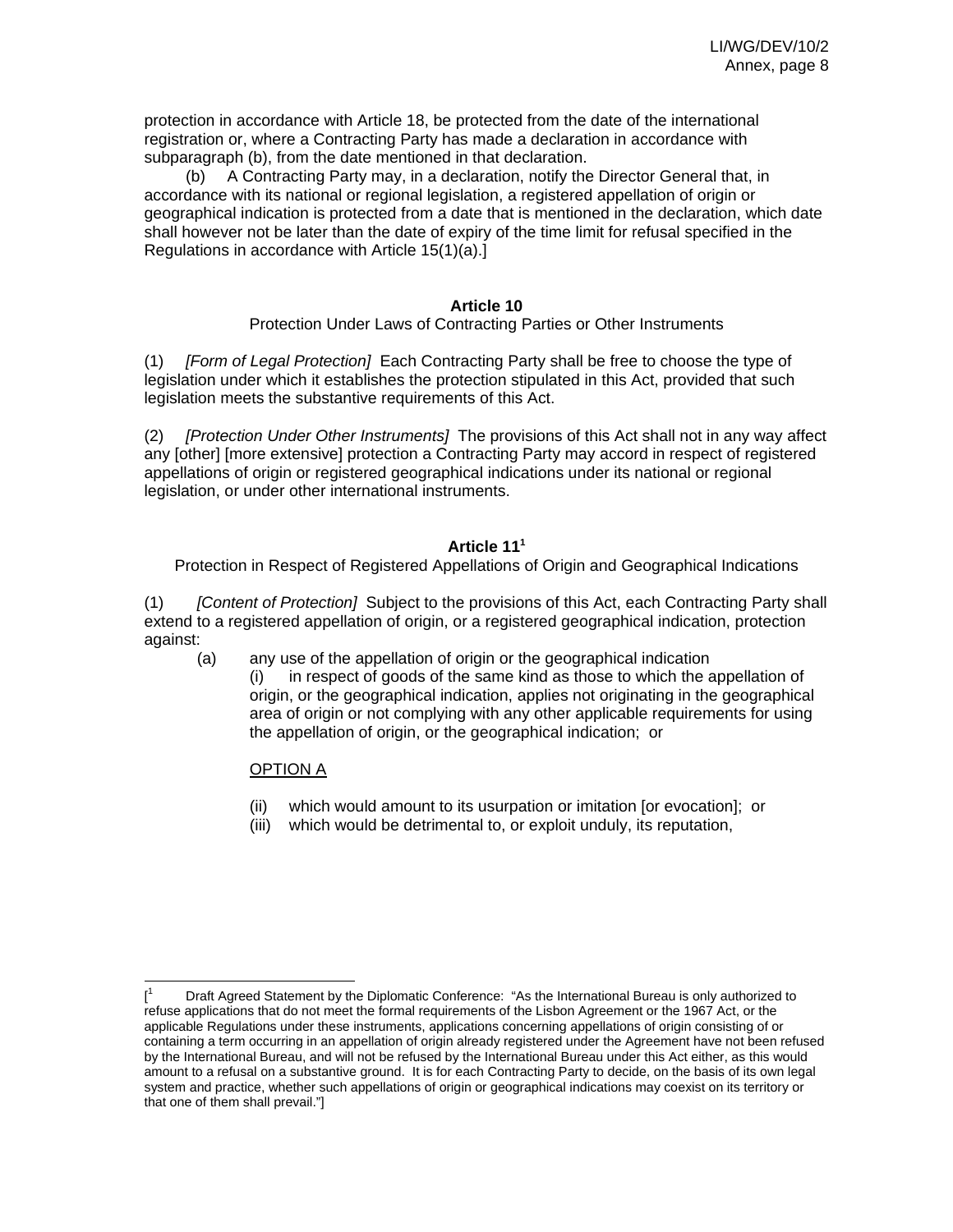# OPTION B

(ii) in respect of goods that are not of the same kind as those to which the appellation of origin or geographical indication applies, if such use would indicate or suggest a connection between those goods and the beneficiaries, and is likely to damage the interests of the beneficiaries,

even if the appellation of origin or the geographical indication is used with minor differences; if true origin of the goods is indicated; or if the appellation of origin, or the geographical indication, is used in translated form or accompanied by terms such as "style", "kind", "type", "make", "imitation", "method", "as produced in", "like", "similar", or the like<sup>2</sup>;

 (b) any other practice liable to mislead the consumer as to the true origin, provenance or nature of the goods.

(2) *[Use in a Trademark]* Without prejudice to Article 13(1), a Contracting Party shall, *ex officio* if its legislation so permits or at the request of an interested party, refuse or invalidate the registration of a later trademark if use of the trademark would result in one of the situations covered by paragraph (1).

#### OPTION A

(3) *[Alternative for Paragraph (1)(a)(iii)]* Any State or intergovernmental organization may declare, when depositing its instrument of ratification or accession, that the provisions of paragraph (1)(a)(iii) are not compatible with its legal system and practice and that it shall, instead of the protection stipulated in this item, extend to the registered appellation of origin or the registered geographical indication protection against any use thereof in respect of goods that are not of the same kind as those to which the appellation of origin or geographical indication applies, if such use would indicate or suggest a connection between those goods and the beneficiaries, and is likely to damage the interests of the beneficiaries.

# OPTION B

(3) *[Alternative for Paragraph (1)(a)(ii) and (iii)]* Any State or intergovernmental organization may declare, when depositing its instrument of ratification or accession, that the provisions of paragraph (1)(a)(ii) and (iii) are not compatible with its legal system and practice and that it shall, instead of the protection stipulated in these items, extend to the registered appellation of origin or the registered geographical indication protection against any use thereof in respect of goods that are not of the same kind as those to which the appellation of origin or geographical indication applies, if such use would indicate or suggest a connection between those goods and the beneficiaries, and is likely to damage the interests of the beneficiaries.

#### OPTION C

l

(3) *[Alternative for Paragraph (1)(a)(ii) and (iii)]* Any State or intergovernmental organization may declare, when depositing its instrument of ratification or accession, that the provisions of paragraph (1)(a)(ii) and (iii) are not compatible with its legal system and practice and that it shall, instead of the protection stipulated in these items, extend to the registered appellation of origin or the registered geographical indication protection against any use thereof in respect of goods that are not of the same kind as those to which the appellation of origin or geographical indication applies, if such use:

 $[$ <sup>2</sup> Where certain elements of the denomination or indication constituting the appellation of origin or geographical indication have a generic character in the Contracting Party of Origin, their protection under this subparagraph shall not be required in the other Contracting Parties.]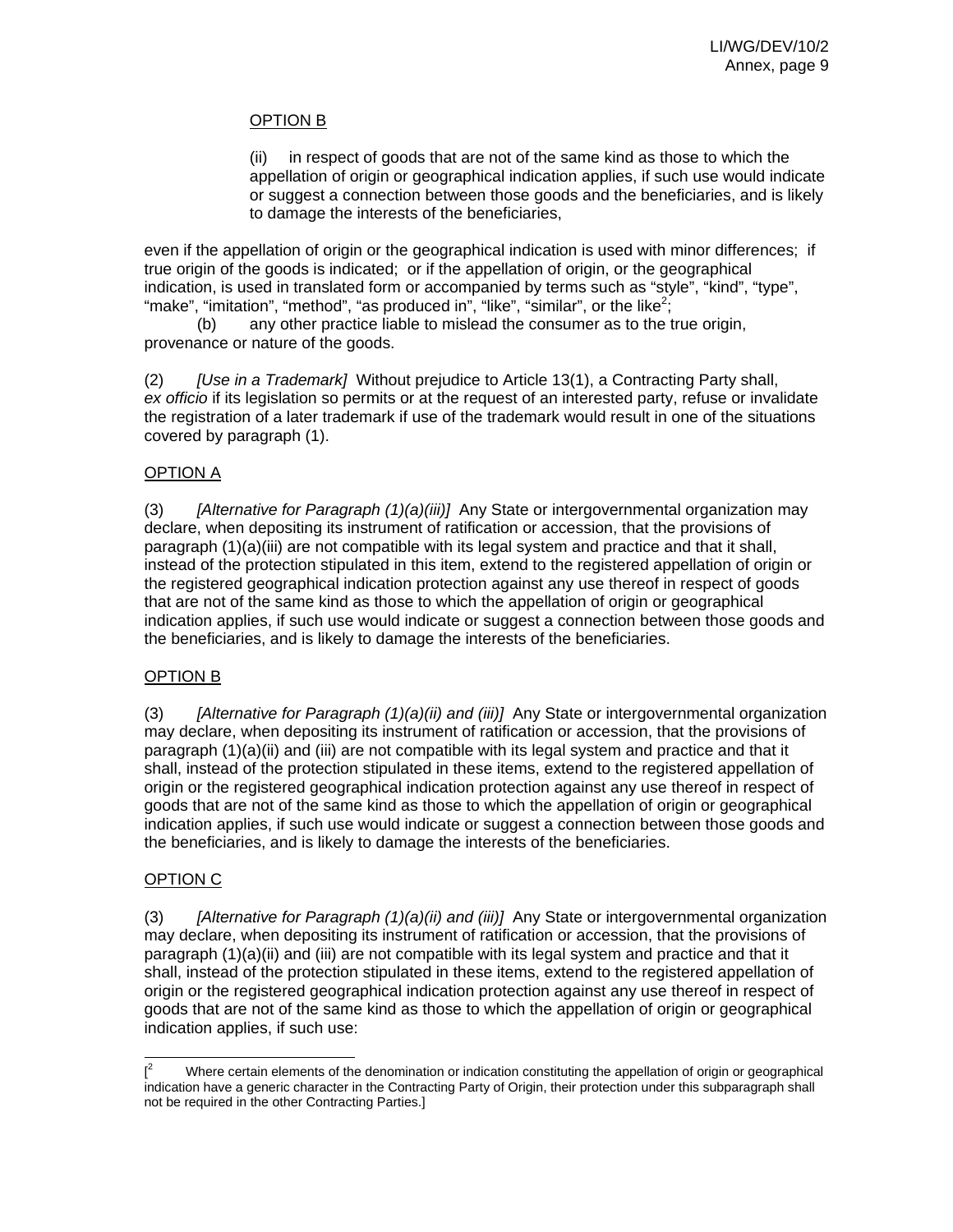(i) would indicate a connection between those goods and the beneficiaries of the appellation of origin or the geographical indication, and would be likely to damage their interests;

 (ii) would be likely to impair or dilute in an unfair manner the distinctive character of the appellation of origin or the geographical indication; or

 (iii) would take unfair advantage of the distinctive character of the appellation of origin or the geographical indication.

# OPTION D

(3) *[Alternative for Paragraph (1)(a)]* Any State or intergovernmental organization may declare, when depositing its instrument of ratification or accession, that the provisions of paragraph (1)(a) are not compatible with its legal system and practice and that it shall, instead of the protection stipulated in this subparagraph, extend to the registered appellation of origin or the registered geographical indication protection against any use thereof in respect of goods, if such use would indicate or suggest a connection between those goods and the beneficiaries, and is likely to damage the interests of the beneficiaries.

#### **Article 12**

Protection Against [Acquiring a Generic Character] [Becoming Generic]

Subject to the provisions of this Act, registered appellations of origin and registered geographical indications [are protected against acquiring a generic character] [cannot [be  $\overline{\text{considered}}$  to have] become generic]<sup>3</sup> as long as [the denomination constituting] the appellation of origin, or [the indication constituting] the geographical indication, is protected in the Contracting Party of Origin [and national or regional law requirements in the Contracting Party concerned regarding use, maintenance and renewal are met].

# **Article 13**

#### Safeguards in Respect of Other Rights

(1) *[Prior Trademark Rights]* Without prejudice to Articles 15 and 19, where a registered appellation of origin or a registered geographical indication conflicts with a prior trademark applied for or registered, or acquired through use, in good faith in a Contracting Party,

# OPTION A

the protection of that appellation of origin or geographical indication in that Contracting Party shall not prejudice the eligibility for, or the validity of, the registration of the trademark, or the right to use the trademark, [taking into account] [provided that] the legitimate interests of the owner of the trademark as well as those of the beneficiaries of the rights in respect of the appellation of origin or the geographical indication [are taken into account] and provided that the public is not misled.

<sup>-&</sup>lt;br>3 Article 12 is without prejudice to the application of the provisions of this Act concerning prior use, as, prior to international registration, the denomination or indication constituting the appellation of origin or geographical indication may already, in whole or in part, [have a generic character] [be generic] in a Contracting Party other than the Contracting Party of Origin, for example, because the denomination or indication, or part of it, is identical with a term customary in common language as the common name of a good or service in such Contracting Party, or is identical with the customary name of a grape variety in such Contracting Party.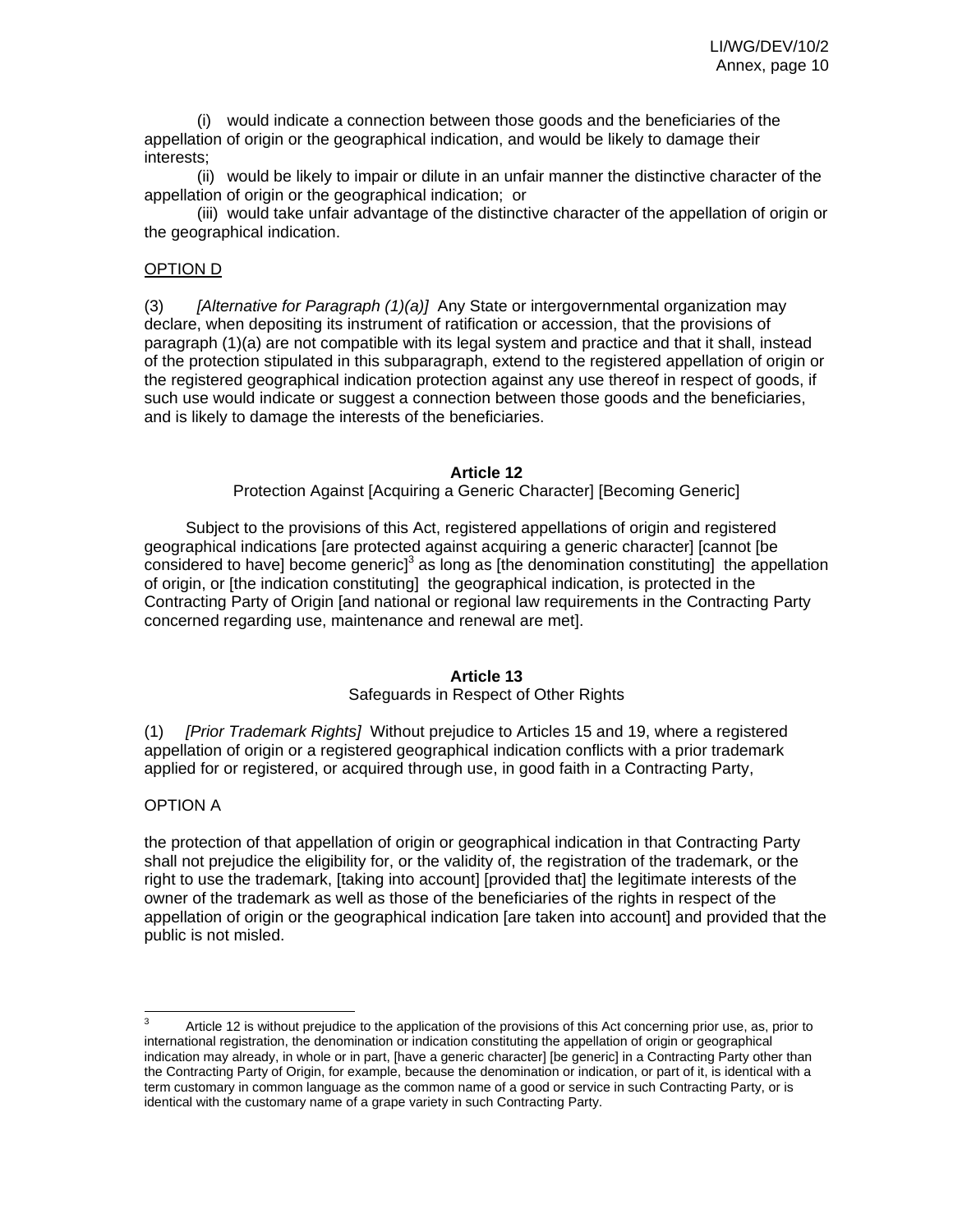# OPTION B

the protection of that appellation of origin or geographical indication in that Contracting Party shall be subject to the rights conferred by the prior trademark under national or regional law along with any applicable exceptions to those rights.

[(2) *[Prior Rights in Respect of Another Appellation of Origin or Geographical Indication]* Without prejudice to Articles 15 and 19, where a registered appellation of origin or a registered geographical indication conflicts with another registered appellation of origin or registered geographical indication protected in a Contracting Party, each shall be protected by that Contracting Party, provided that the circumstances of the case in the light of the law of the Contracting Party do not require that one of them shall prevail, taking into account the legitimate interests involved.

(3) *[Personal Name Used in Business]* The provisions of this Act shall not prejudice the right of any person to use, in the course of trade, that person's name or the name of that person's predecessor in business, except where such name is used in such a manner as to mislead the public.

(4) *[Rights Based on a Plant Variety or Animal Breed Denomination]* The provisions of this Act shall not prejudice the right of any person to use a plant variety or animal breed denomination in the course of trade, except where such plant variety or animal breed denomination is used in such a manner as to mislead the public.]

#### **Article 14**

#### Enforcement Procedures and Remedies

Each Contracting Party shall make available effective legal remedies for the protection of registered appellations of origin and registered geographical indications and provide that legal proceedings for ensuring their protection may be brought by a public authority or by any interested party, whether a natural person or a legal entity and whether public or private, depending on its legal system and practice.

#### **Chapter IV Refusal and Other Actions in Respect of International Registrations**

# **Article 15**

# Refusal

(1) *[Refusal of Effects of International Registration]* (a) Within the time limit specified in the Regulations, the Competent Authority of a Contracting Party may notify the International Bureau of the refusal of the effects of an international registration in its territory. The notification of refusal may be filed by the Competent Authority *ex officio*, if its legislation so permits, or at the request of an interested party.

(b) The notification of refusal shall set out the grounds on which the refusal is based.

(2) *[Protection Under Other Instruments]* The notification of a refusal shall not be detrimental to any other protection that may be available, in accordance with [Article 10(2)], to the denomination or indication concerned in the Contracting Party to which the refusal relates.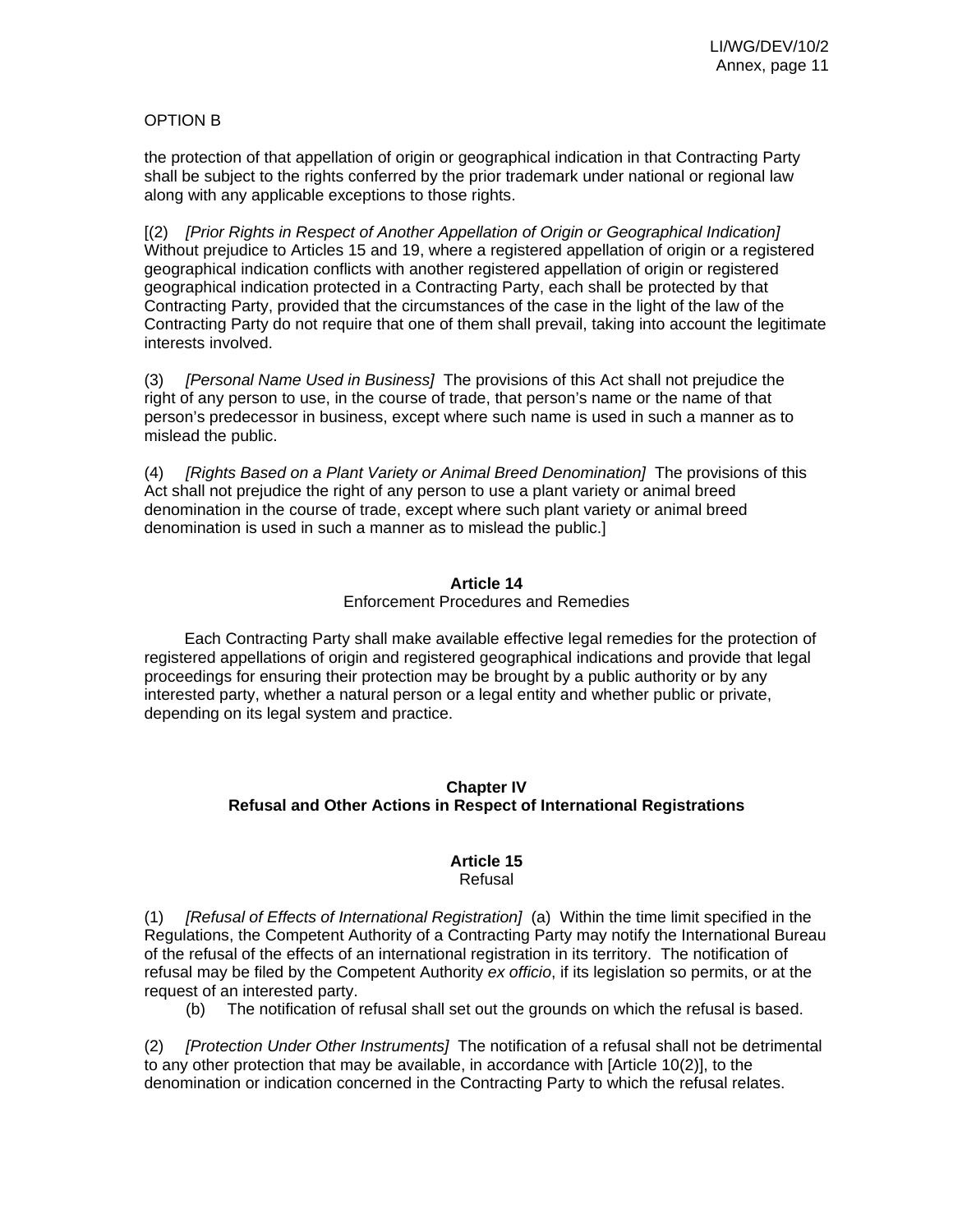(3) *[Obligation to Provide Opportunity for Interested Parties]* Each Contracting Party shall provide a reasonable opportunity, for anyone whose interests would be affected by an international registration, to request the Competent Authority to notify a refusal in respect of the international registration.

(4) *[Registration, Publication and Communication of Refusals]* The International Bureau shall record the refusal and the grounds for the refusal in the International Register. It shall publish the refusal and the grounds for the refusal and shall communicate the notification of refusal to the Competent Authority of the Contracting Party of Origin or, where the application has been filed directly in accordance with Article 5(3), the beneficiaries or the legal entity referred to in Article 5(2)(ii) as well as the Competent Authority of the Contracting Party of Origin.

(5) *[National Treatment]* Each Contracting Party shall make available to interested parties affected by a refusal the same judicial and administrative remedies that are available to its own nationals in respect of the refusal of protection for an appellation of origin or a geographical indication.

# **Article 16**

#### Withdrawal of Refusal

(1) *[Procedures for the Withdrawal of Refusals]* A refusal may be withdrawn in accordance with the procedures specified in the Regulations. A withdrawal shall be recorded in the International Register.

[(2) *[Negotiations]* Where appropriate, the Contracting Party of Origin may propose negotiations with a Contracting Party in respect of which a refusal has been recorded, in order to have the refusal withdrawn, in particular at the request of interested parties affected by such a refusal.]

# **Article 17**

# Prior Use

[(1) *[Phasing Out of Prior Use]* (a) Where a denomination constituting a registered appellation of origin, or an indication constituting a registered geographical indication, was, prior to the date of the international registration, in use in a Contracting Party by a third party and is not safeguarded under Article 13, that Contracting Party may, when it does not refuse the protection of the appellation of origin or geographical indication, grant to the third party a defined period, as specified in the Regulations, to terminate such use.

(b) Where a Contracting Party has refused the effects of an international registration under Article 15 on the ground of prior use as referred to in subparagraph (a), it may similarly grant to the third party a defined period to terminate such use in case it decides to withdraw the refusal under Article 16 or notify a grant of protection under Article 18.

(c) The Contracting Party shall notify the International Bureau of any such period, in accordance with the procedures specified in the Regulations.]

(2) *[Coexistence]* Where a Contracting Party that has refused the effects of an international registration under Article 15 on the ground of use under a [prior right], as referred to in Article 13, notifies the withdrawal of that refusal under Article 16 or a grant of protection under Article 18, the resulting protection of the appellation of origin or geographical indication shall not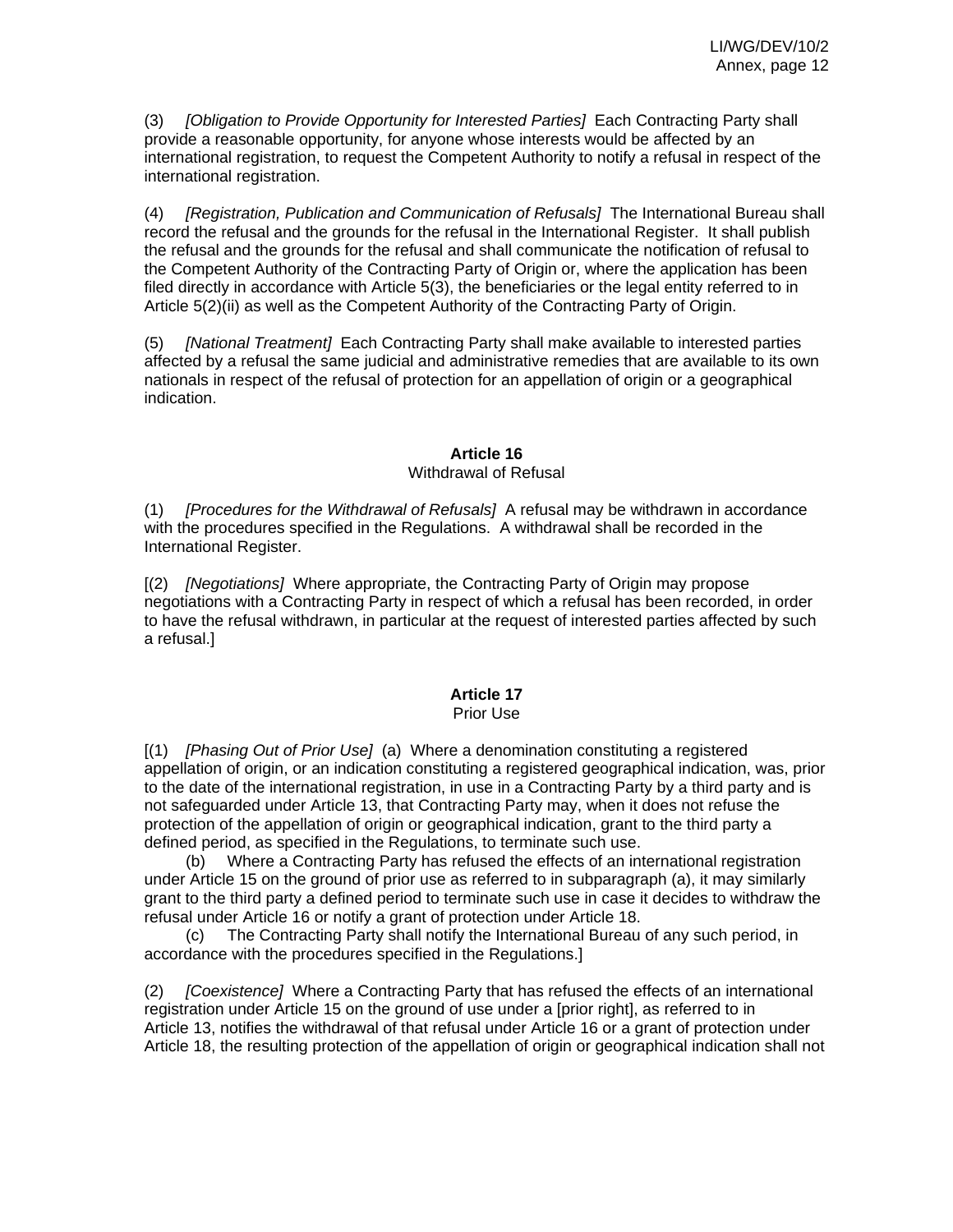prejudice the [prior right] or its use, unless the protection was granted following the cancellation, non-renewal, revocation or invalidation of the [prior right]  $4$ 

#### **Article 18**

Notification of Grant of Protection

 The Competent Authority of a Contracting Party may notify the International Bureau of the grant of protection to a registered appellation of origin or geographical indication. The International Bureau shall record any such notification in the International Register and publish it.

# **Article 19**

Invalidation

(1) *[Grounds for Invalidation]* The grounds on the basis of which a Contracting Party may pronounce invalidation, in part or in whole, in its territory shall include:

# OPTION A

in particular, those based on a prior right, as referred to in Article 13 $5$ .

# OPTION B

(i) a prior right, as referred to in Article 13, when the protection granted to the registered appellation of origin or geographical indication has been successfully challenged and the court decision is final; or

(ii) when compliance with the definition of an appellation of origin or geographical indication in the Contracting Party of Origin is not ensured anymore.

(2) *[Opportunity to Defend Rights]* An opportunity shall be given to the beneficiaries to defend their rights. Such opportunity shall also be given to the legal entity referred to in Article 5(2)(ii).

(3) *[Notification, Recordal and Publication]* The Contracting Party shall notify the invalidation of an international registration to the International Bureau, which shall record the invalidation in the International Register and publish it.

 $\frac{1}{4}$  In view of the safeguards under Article 13 in respect of use under prior trademarks [and certain other rights], Article 17 does not provide for possible phasing out periods in respect of such use, unless the prior trademark [or other right] contains a denomination or indication that conflicts with a registered appellation of origin or geographical indication and is disclaimed under the prior trademark [or other right], or manifestly does not form part of the subject-matter protected by the prior trademark [or other right].<br> **S** [Describle arounds for involvidation include in particular: (

 <sup>[</sup>Possible grounds for invalidation include in particular: (1) grounds based on a prior right; (2) grounds based on genericness prior to the international registration; (3) grounds based on failure to meet the definition of an appellation of origin or a geographical indication; (4) grounds based on morality or public order; (5) grounds based on Article 10, or Article 10*bis*, of the Paris Convention; (6) grounds based on non-use; and (7) grounds based on the fact that a term has acquired a generic character.]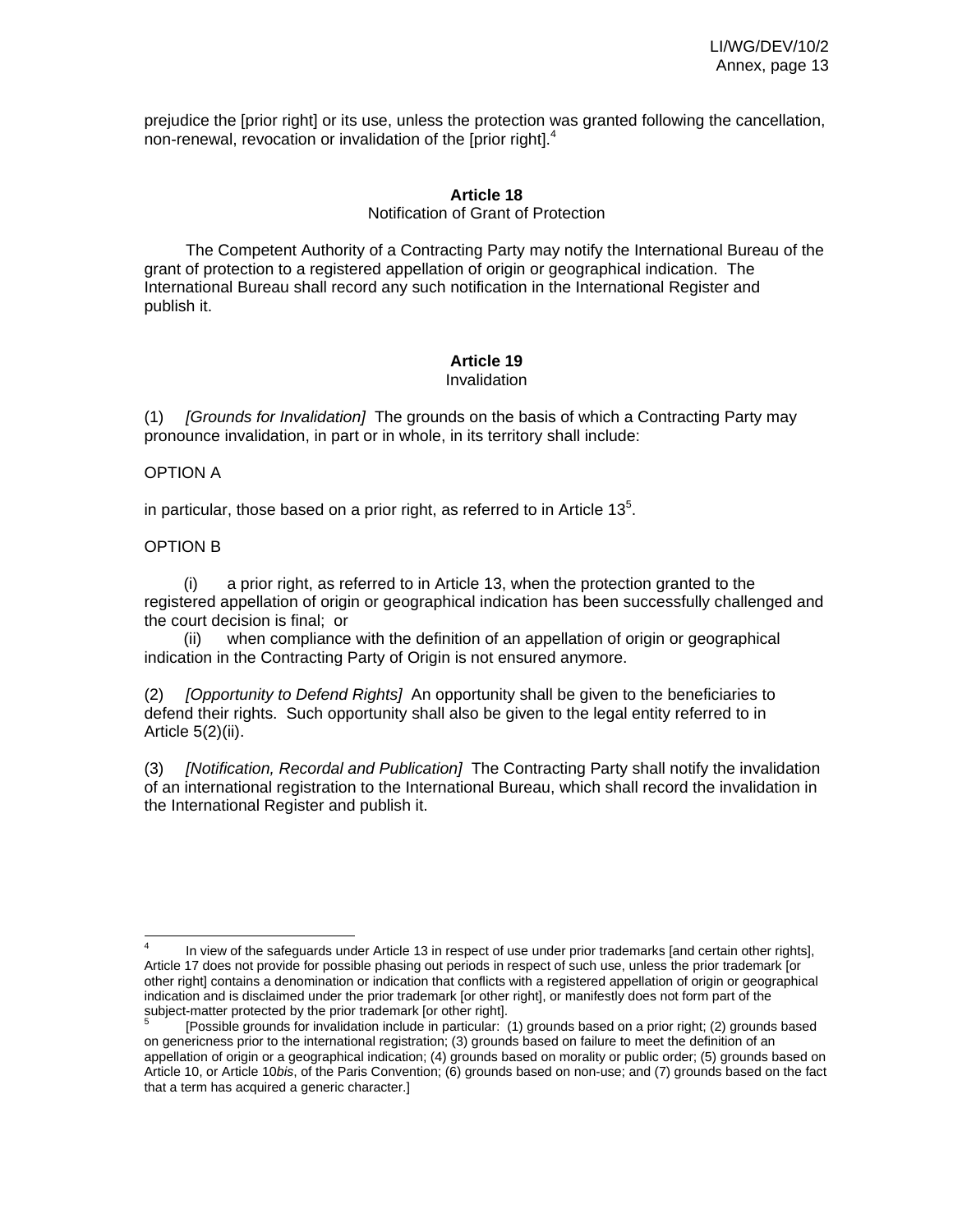(4) *[Protection Under Other Instruments]* Invalidation shall not be detrimental to any other protection that may be available, in accordance with [Article 10(2)], to the denomination or indication concerned in the Contracting Party that invalidated the effects of the international registration.

#### **Article 20**

Modifications and Other Entries in the International Register

Procedures for the modification of international registrations and other entries in the International Register shall be specified in the Regulations.

#### **Chapter V Administrative Provisions**

#### **Article 21**

#### Membership of the Lisbon Union

 The Contracting Parties shall be members of the same Special Union as the States party to the Lisbon Agreement or the 1967 Act, whether or not they are party to the Lisbon Agreement or the 1967 Act.

#### **Article 22**

#### Assembly of the Special Union

(1) *[Composition]* (a) The Contracting Parties shall be members of the same Assembly as the States party to the 1967 Act.

 (b) Each Contracting Party shall be represented by one delegate, who may be assisted by alternate delegates, advisors and experts.

(c) Each delegation shall bear its own expenses.

- (2) *[Tasks]*
	- (a) The Assembly shall:

 (i) deal with all matters concerning the maintenance and development of the Special Union and the implementation of this Act;

(ii) give directions to the Director General concerning the preparation of revision conferences referred to in Article 26(1), due account being taken of any comments made by those members of the Special Union which have not ratified or acceded to this Act;

(iii) amend the Regulations;

(iv) review and approve the reports and activities of the Director General concerning the Special Union, and give him or her all necessary instructions concerning matters within the competence of the Special Union;

(v) determine the program and adopt the biennial budget of the Special Union, and approve its final accounts;

(vi) adopt the financial Regulations of the Special Union;

(vii) establish such committees and working groups as it deems appropriate to achieve the objectives of the Special Union;

(viii) determine which States, intergovernmental and non-governmental organizations shall be admitted to its meetings as observers;

(ix) adopt amendments to Articles 22 to 24 and 27;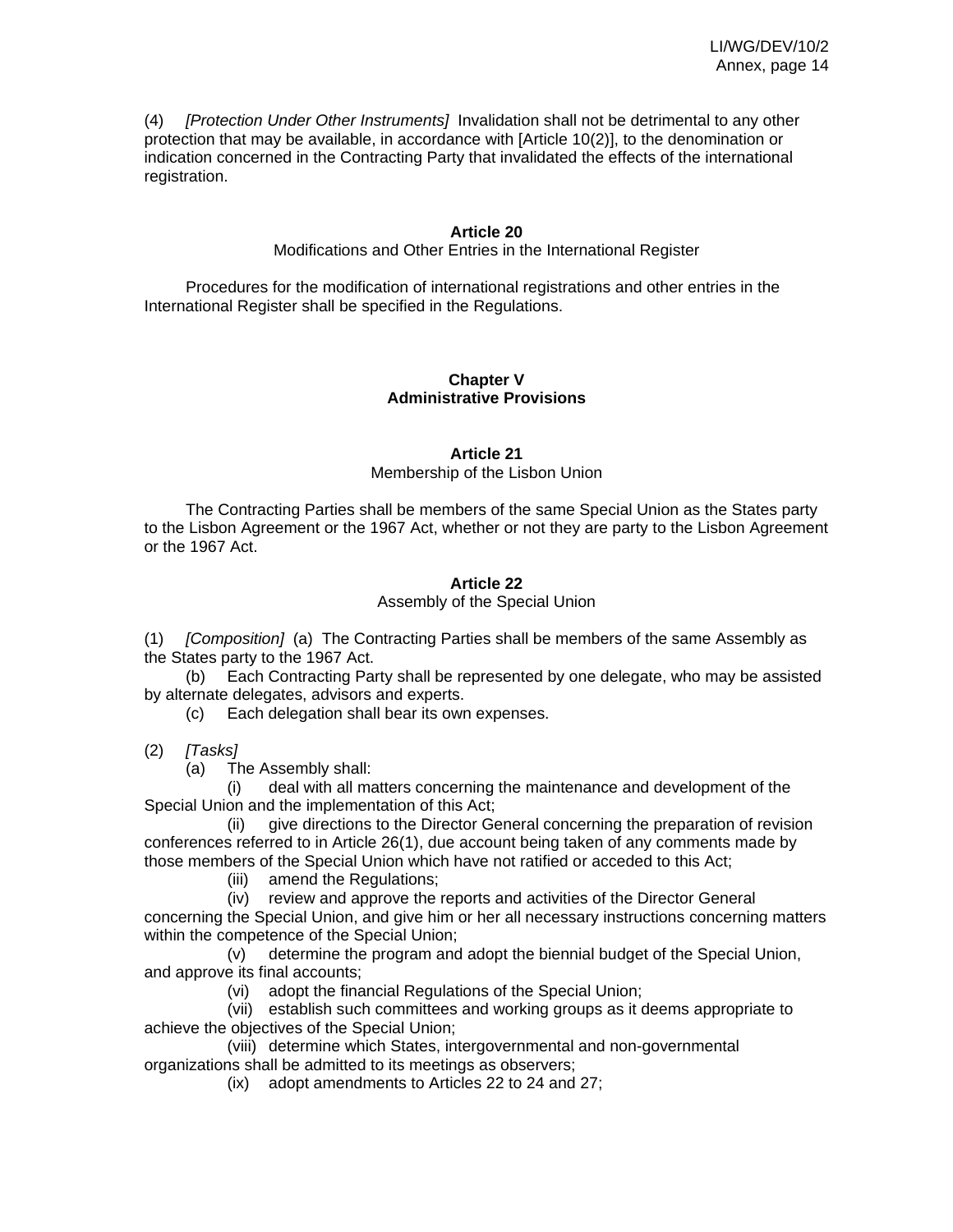(x) take any other appropriate action to further the objectives of the Special Union and perform any other functions as are appropriate under this Act.

 (b) With respect to matters which are of interest also to other Unions administered by the Organization, the Assembly shall make its decisions after having heard the advice of the Coordination Committee of the Organization.

(3) *[Quorum]* (a) One-half of the members of the Assembly which have the right to vote on a given matter shall constitute a quorum for the purposes of the vote on that matter.

(b) Notwithstanding the provisions of subparagraph (a), if, in any session, the number of the members of the Assembly which are States, have the right to vote on a given matter and are represented is less than one-half but equal to or more than one-third of the members of the Assembly which are States and have the right to vote on that matter, the Assembly may make decisions but, with the exception of decisions concerning its own procedure, all such decisions shall take effect only if the conditions set forth hereinafter are fulfilled. The International Bureau shall communicate the said decisions to the members of the Assembly which are States, have the right to vote on the said matter and were not represented and shall invite them to express in writing their vote or abstention within a period of three months from the date of the communication. If, at the expiration of this period, the number of such members having thus expressed their vote or abstention attains the number of the members which was lacking for attaining the quorum in the session itself, such decisions shall take effect provided that at the same time the required majority still obtains.

(4) *[Taking Decisions in the Assembly]* (a) The Assembly shall endeavor to take its decisions by consensus.

(b) Where a decision cannot be arrived at by consensus, the matter at issue shall be decided by voting. In such a case,

(i) each Contracting Party that is a State shall have one vote and shall vote only in its own name, and

(ii) any Contracting Party that is an intergovernmental organization may vote, in place of its member States, with a number of votes equal to the number of its member States which are party to this Act, but no such intergovernmental organization shall participate in the vote if any one of its member States exercises its right to vote, and *vice versa*.

 (c) On matters concerning only States that are bound by the 1967 Act, Contracting Parties that are not bound by the 1967 Act shall not have the right to vote, whereas, on matters concerning only Contracting Parties, only the latter shall have the right to vote.

(5) *[Majorities]* (a) Subject to Articles 25(2) and 27(2), the decisions of the Assembly shall require two-thirds of the votes cast.

(b) Abstentions shall not be considered as votes.

(6) *[Sessions]* (a) The Assembly shall meet once in every second calendar year in ordinary session upon convocation by the Director General and, in the absence of exceptional circumstances, during the same period and at the same place as the General Assembly of the Organization.

(b) The Assembly shall meet in extraordinary session upon convocation by the Director General, either at the request of one-fourth of the members of the Assembly or on the Director General's own initiative.

(c) The agenda of each session shall be prepared by the Director General.

(7) *[Rules of Procedure]* The Assembly shall adopt its own rules of procedure.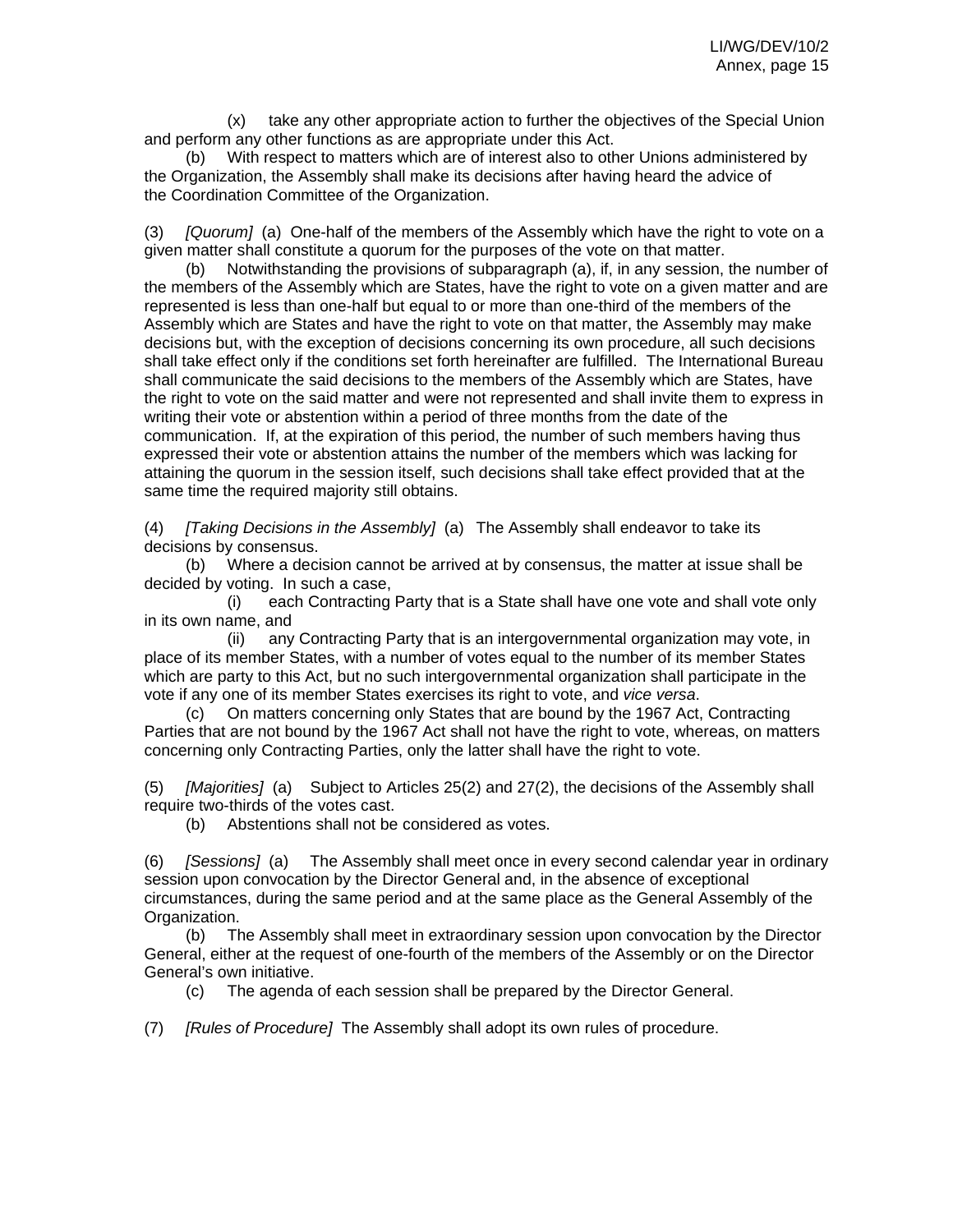# **Article 23**

#### International Bureau

(1) *[Administrative Tasks]* (a) International registration and related duties, as well as all other administrative tasks concerning the Special Union, shall be performed by the International Bureau.

 (b) In particular, the International Bureau shall prepare the meetings and provide the Secretariat of the Assembly and of such committees and working groups as may have been established by the Assembly.

 (c) The Director General shall be the Chief Executive of the Special Union and shall represent the Special Union.

(2) *[Role of the International Bureau in the Assembly and Other Meetings]* The Director General and any staff member designated by him shall participate, without the right to vote, in all meetings of the Assembly, the committees and working groups established by the Assembly. The Director General, or a staff member designated by him, shall be *ex officio* Secretary of such a body.

(3) *[Conferences]* (a) The International Bureau shall, in accordance with the directions of the Assembly, make the preparations for any revision conferences.

 (b) The International Bureau may consult with intergovernmental and international and national non-governmental organizations concerning the said preparations.

 (c) The Director General and persons designated by him shall take part, without the right to vote, in the discussions at revision conferences.

(4) *[Other Tasks]* The International Bureau shall carry out any other tasks assigned to it in relation to this Act.

# **Article 24**

#### **Finances**

(1) *[Budget]* (a) The Special Union shall have a budget.

 (b) The budget of the Special Union shall include the income and expenses specific to the Special Union and its contribution to the budget of expenses common to the Unions administered by the Organization.

 (c) Expenses not attributable exclusively to the Special Union but also to one or more other Unions administered by the Organization shall be considered as expenses common to the Unions. The share of the Special Union in such common expenses shall be in proportion to the interest the Special Union has in them.

(2) *[Coordination With Budgets of Other Unions]* The budget of the Special Union shall be established with due regard to the requirements of coordination with the budgets of the other Unions administered by the Organization.

(3) *[Sources of Financing of the Budget]* The budget of the Special Union shall be financed from the following sources:

- (i) fees collected under Article 7(1) and (2);
- $[i]$  any maintenance fees, as referred to in Article  $7(3)$ ;

(iii) proceeds from the sale of, or royalties on, the publications of the International Bureau concerning the Special Union;

- (iv) gifts, bequests, and subventions;
- (v) rents, interest, and other miscellaneous income;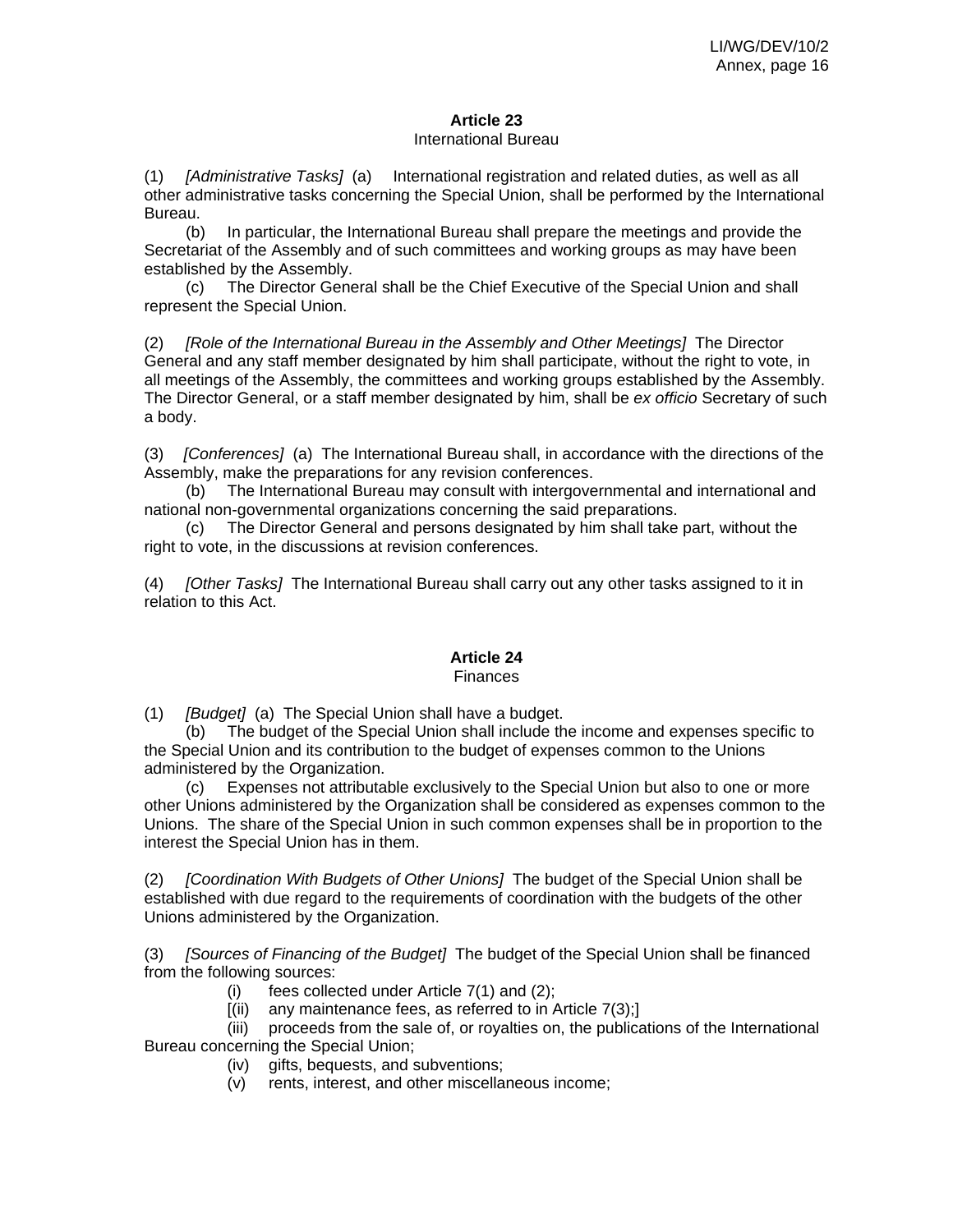[(vi) contributions of the Contracting Parties, if and to the extent to which receipts from the sources indicated in items (i) to (v) do not suffice to cover the expenses of the Special Union].

(4) *[Fixing of Fees; Level of the Budget]* (a) The amounts of the fees referred to in paragraph (3) shall be fixed by the Assembly on the proposal of the Director General [and shall be so fixed that the revenue of the Special Union should, under normal circumstances, be sufficient to cover the expenses of the International Bureau for maintaining the international registration service without requiring payments of the contributions referred to in paragraph (3)(vi) above].

 (b) If the budget is not adopted before the beginning of a new financial period, it shall be at the same level as the budget of the previous year, as provided in the Financial Regulations of the Organization.

(5) *[Working Capital Fund]* The Special Union shall have a working capital fund which shall be constituted by a single payment made by each Member of the Special Union. If the fund becomes insufficient, the Assembly shall decide to increase it. The proportion and the terms of payment shall be fixed by the Assembly on the proposal of the Director General.

(6) *[Advances by Host State]* (a) In the headquarters agreement concluded with the State on the territory of which the Organization has its headquarters, it shall be provided that, whenever the working capital fund is insufficient, such State shall grant advances. The amount of those advances and the conditions on which they are granted shall be the subject of separate agreements, in each case, between such State and the Organization.

 (b) The State referred to in subparagraph (a) and the Organization shall each have the right to denounce the obligation to grant advances, by written notification. Denunciation shall take effect three years after the end of the year in which it has been notified.

(7) *[Auditing of Accounts]* The auditing of the accounts shall be effected by one or more of the States members of the Special Union or by external auditors, as provided in the Financial Regulations of the Organization. They shall be designated, with their agreement, by the Assembly.

#### **Article 25 Regulations**

(1) *[Subject-Matter]* The details for carrying out this Act shall be established in the Regulations.

(2) *[Amendment of Certain Provisions of the Regulations]* (a) The Regulations may specify that certain provisions of the Regulations may be amended only by unanimity or only by a threefourths majority.

(b) In order for the requirement of unanimity or a three-fourths majority no longer to apply in the future to the amendment of a provision of the Regulations, unanimity shall be required.

(c) In order for the requirement of unanimity or a three-fourths majority to apply in the future to the amendment of a provision of the Regulations, a three-fourths majority shall be required.

(3) *[Conflict Between This Act and the Regulations]* In the case of conflict between the provisions of this Act and those of the Regulations, the former shall prevail.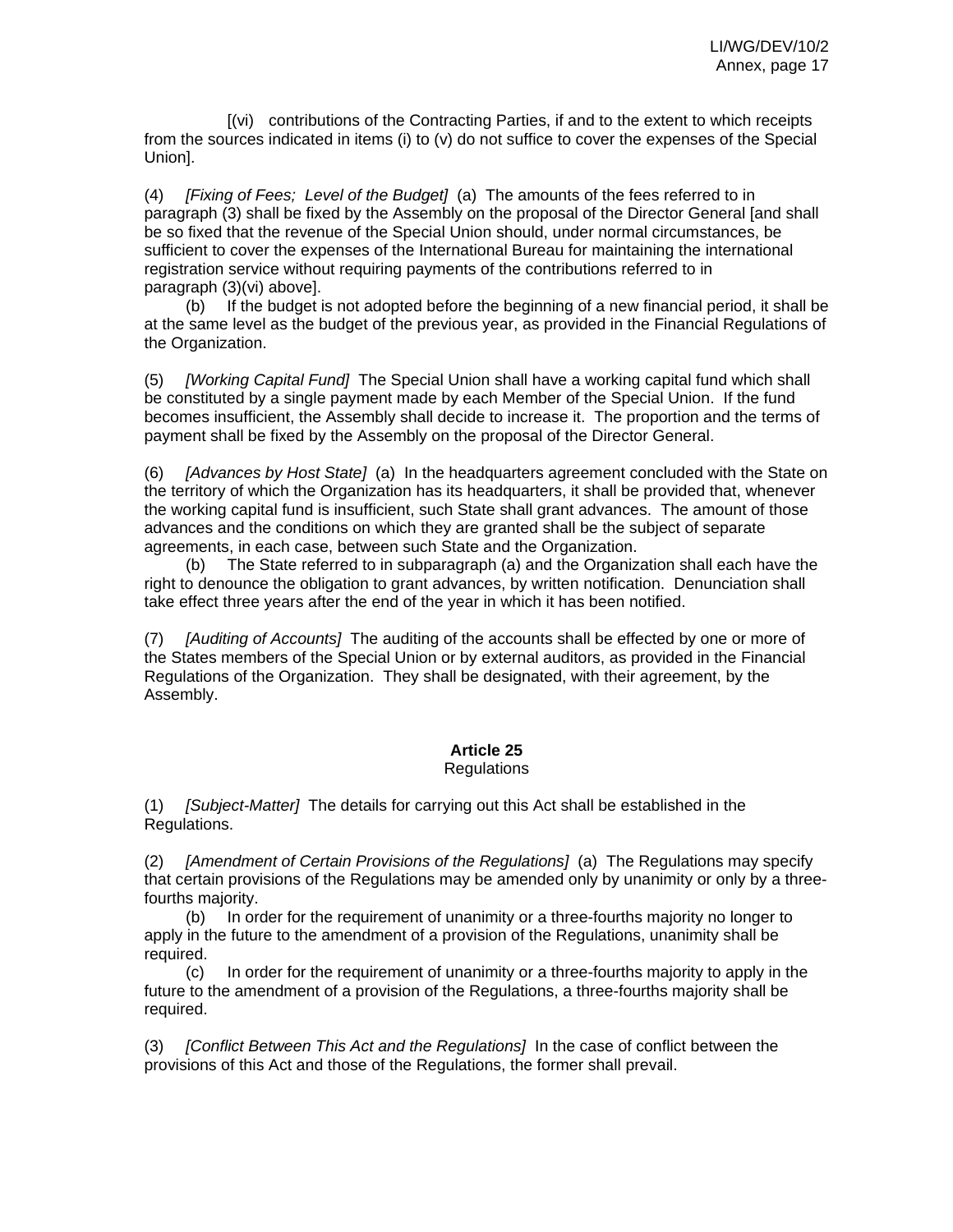#### **Chapter VI Revision and Amendment**

# **Article 26**

#### Revision

(1) *[Revision Conferences]* This Act may be revised by Diplomatic Conferences of the Contracting Parties. The convocation of any Diplomatic Conference shall be decided by the Assembly.

(2) *[Revision or Amendment of Certain Articles]* Articles 22 to 24 and 27 may be amended either by a revision conference or by the Assembly according to the provisions of Article 27.

# **Article 27**

Amendment of Certain Articles by the Assembly

(1) *[Proposals for Amendment]* (a) Proposals for the amendment of Articles 22 to 24, and the present Article, may be initiated by any Contracting Party or by the Director General.

(b) Such proposals shall be communicated by the Director General to the Contracting Parties at least six months in advance of their consideration by the Assembly.

(2) *[Majorities]* Adoption of any amendment to the Articles referred to in paragraph (1) shall require a three-fourths majority, except that adoption of any amendment to Article 22, and to the present paragraph, shall require a four-fifths majority.

(3) *[Entry into Force]* (a) Except where subparagraph (b) applies, any amendment to the Articles referred to in paragraph (1) shall enter into force one month after written notifications of acceptance, effected in accordance with their respective constitutional processes, have been received by the Director General from three-fourths of those Contracting Parties which, at the time the amendment was adopted, were members of the Assembly and had the right to vote on that amendment.

(b) Any amendment to Article 22(3) or (4) or to this subparagraph shall not enter into force if, within six months of its adoption by the Assembly, any Contracting Party notifies the Director General that it does not accept such amendment.

(c) Any amendment which enters into force in accordance with the provisions of this paragraph shall bind all the States and intergovernmental organizations which are Contracting Parties at the time the amendment enters into force, or which become Contracting Parties at a subsequent date.

# **Chapter VII Final Provisions**

# **Article 28**

Becoming Party to This Act

(1) *[Eligibility]* Subject to Article 29 and paragraphs (2) and (3) of the present Article,

(i) any State which is party to the Paris Convention may sign and become party to this Act;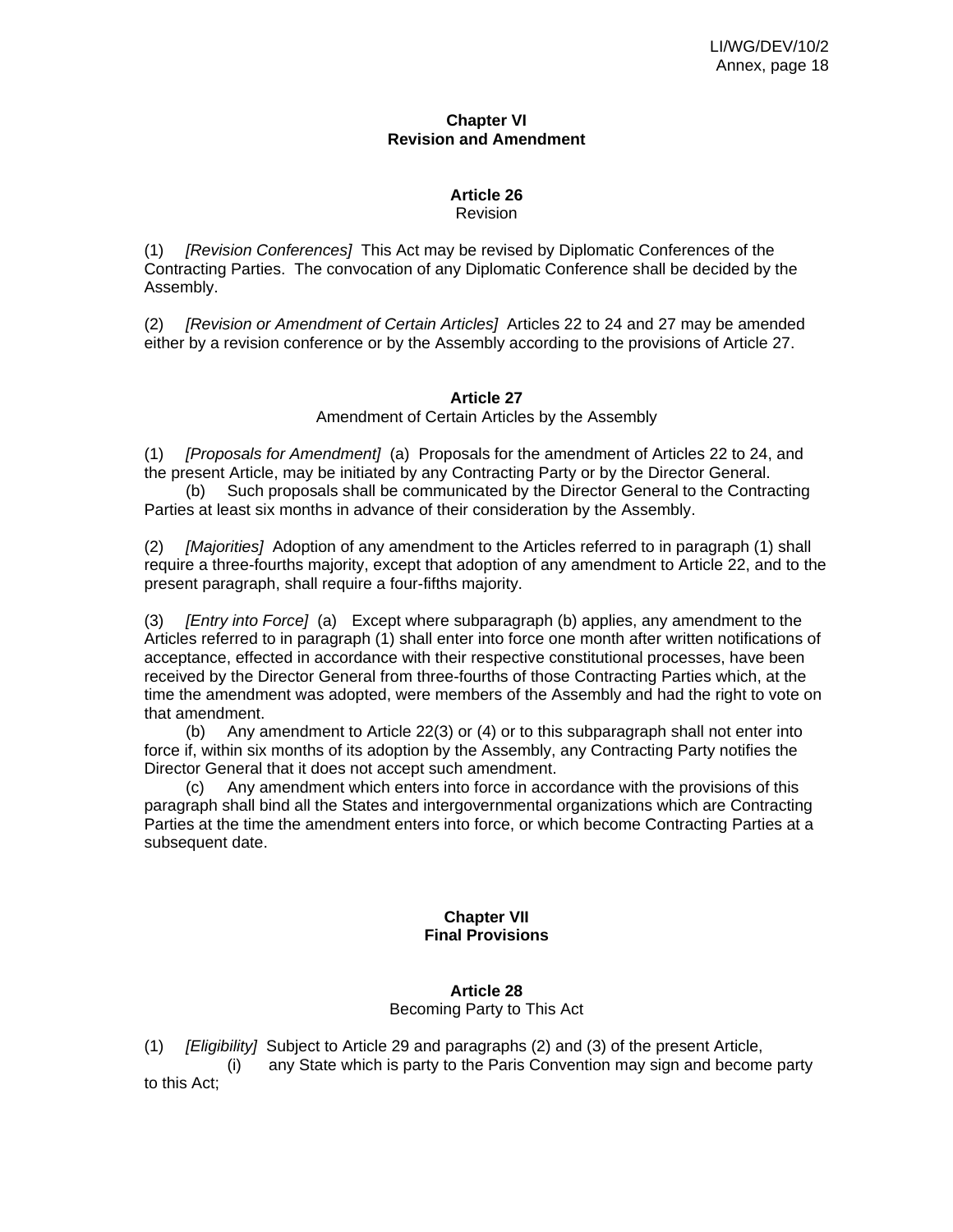(ii) any other State may sign and become party to this Act if it declares that its legislation complies with the provisions of the Paris Convention concerning appellations of origin, geographical indications and trademarks;

(iii) any intergovernmental organization may sign and become party to this Act, provided that at least one member State of that intergovernmental organization is party to the Paris Convention and provided that the intergovernmental organization declares that it has been duly authorized, in accordance with its internal procedures, to become party to this Act and that, under the constituting treaty of the intergovernmental organization, legislation applies under which regional titles of protection can be obtained in respect of appellations of origin or geographical indications.

(2) *[Ratification or Accession]* Any State or intergovernmental organization referred to in paragraph (1) may deposit

- (i) an instrument of ratification, if it has signed this Act, or
- (ii) an instrument of accession, if it has not signed this Act.

(3) *[Effective Date of Deposit]* (a) Subject to subparagraph (b), the effective date of the deposit of an instrument of ratification or accession shall be the date on which that instrument is deposited.

(b) The effective date of the deposit of the instrument of ratification or accession of any State that is a member State of an intergovernmental organization and in respect of which the protection of appellations of origin can only be obtained on the basis of legislation applying between the member States of the intergovernmental organization shall be the date on which the instrument of ratification or accession of that intergovernmental organization is deposited, if that date is later than the date on which the instrument of the said State has been deposited. However, this subparagraph does not apply with regard to States that are party to the Lisbon Agreement or the 1967 Act and shall be without prejudice to the application of Article 31 with regard to such States.

# **Article 29**

#### Effective Date of Ratifications and Accessions

(1) *[Instruments to Be Taken into Consideration]* For the purposes of this Article, only instruments of ratification or accession that are deposited by States or intergovernmental organizations referred to in Article 28(1) and that have an effective date according to Article 28(3) shall be taken into consideration.

(2) *[Entry into Force of This Act]* This Act shall enter into force three months after five eligible parties referred to in Article 28 have deposited their instruments of ratification or accession.

(3) *[Entry into Force of Ratifications and Accessions]* (a) Any State or intergovernmental organization that has deposited its instrument of ratification or accession three months or more before the date of entry into force of this Act shall become bound by this Act on the date of the entry into force of this Act.

(b) Any other State or intergovernmental organization shall become bound by this Act three months after the date on which it has deposited its instrument of ratification or accession or at any later date indicated in that instrument.

(4) *[International Registrations Effected Prior to Accession]* In the territory of the acceding State or intergovernmental organization, the benefits of this Act shall apply in respect of appellations of origin already registered under this Act at the time the accession becomes effective, subject to [Article 7(5) and (6) as well as] the provisions of Chapter IV, which shall apply *mutatis mutandis*. However, the acceding State or intergovernmental organization may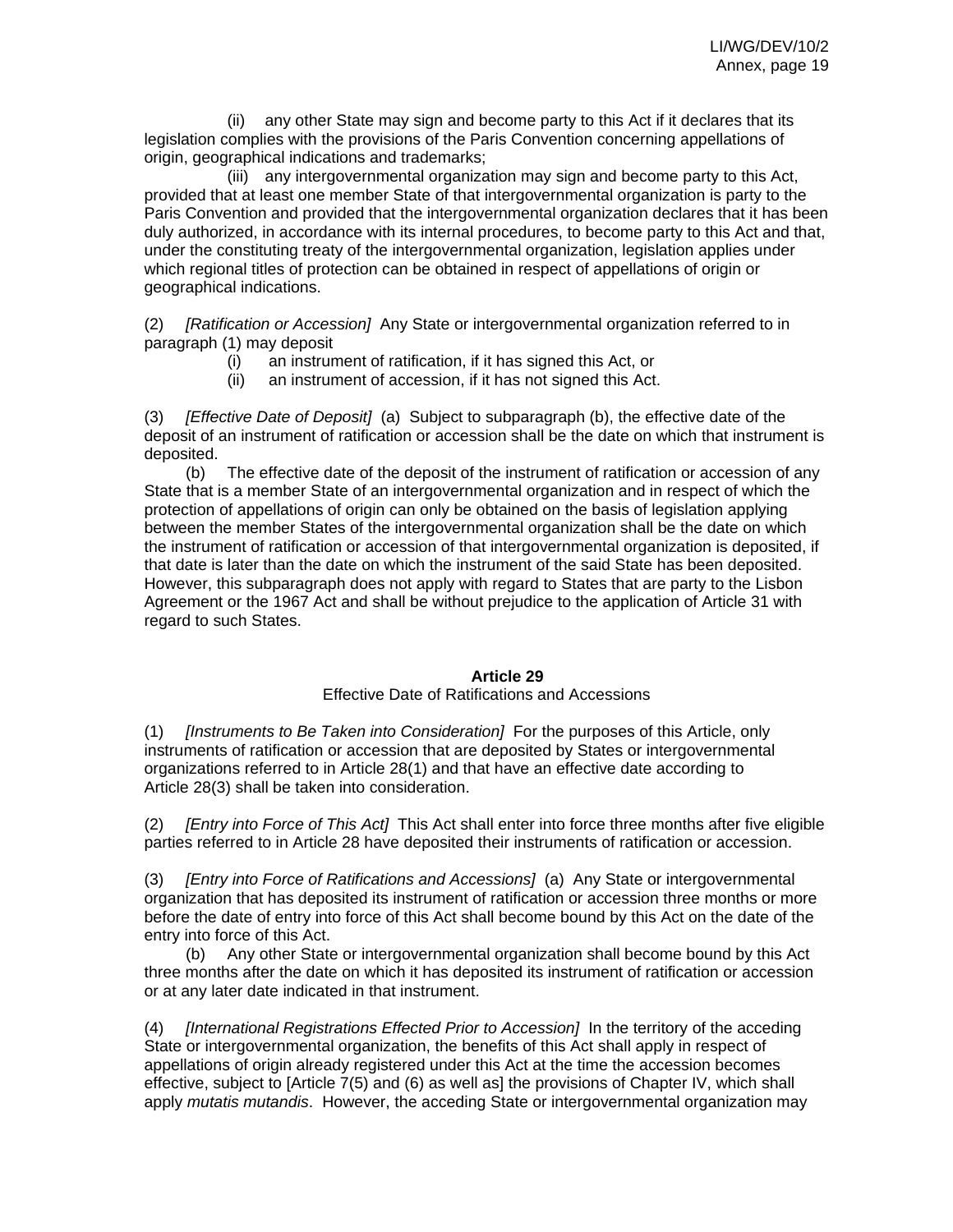specify, in a declaration attached to its instrument of ratification or accession, an extension of the time limit referred to in Article 15(1), and the periods referred to in Article 17, in accordance with the procedures specified in the Regulations in that respect.

# **Article 30**

Prohibition of Reservations

No reservations to this Act are permitted.

# **Article 31**

Application of the Lisbon Agreement and the 1967 Act

(1) *[Relations Between States Party to Both This Act and the Lisbon Agreement or the 1967 Act]* This Act alone shall be applicable as regards the mutual relations of States party to both this Act and the Lisbon Agreement or the 1967 Act.

(2) *[Relations Between States Party to Both This Act and the Lisbon Agreement or the 1967 Act and States Party to the Lisbon Agreement or the 1967 Act Without Being Party to This Act]*  Any State party to both this Act and the Lisbon Agreement or the 1967 Act shall continue to apply the Lisbon Agreement or the 1967 Act, as the case may be, in its relations with States party to the Lisbon Agreement or the 1967 Act that are not party to this Act.

# **Article 32**

#### **Denunciation**

(1) *[Notification]* Any Contracting Party may denounce this Act by notification addressed to the Director General.

(2) *[Effective Date]* Denunciation shall take effect one year after the date on which the Director General has received the notification or at any later date indicated in the notification. It shall not affect the application of this Act to any application pending and any international registration in force in respect of the denouncing Contracting Party at the time of the coming into effect of the denunciation.

# **Article 33**

#### Languages of this Act; Signature

(1) *[Original Texts; Official Texts]* (a) This Act shall be signed in a single original in the English, Arabic, Chinese, French, Russian and Spanish languages, all texts being equally authentic.

(b) Official texts shall be established by the Director General, after consultation with the interested Governments, in such other languages as the Assembly may designate.

(2) *[Time Limit for Signature]* This Act shall remain open for signature at the headquarters of the Organization for one year after its adoption.